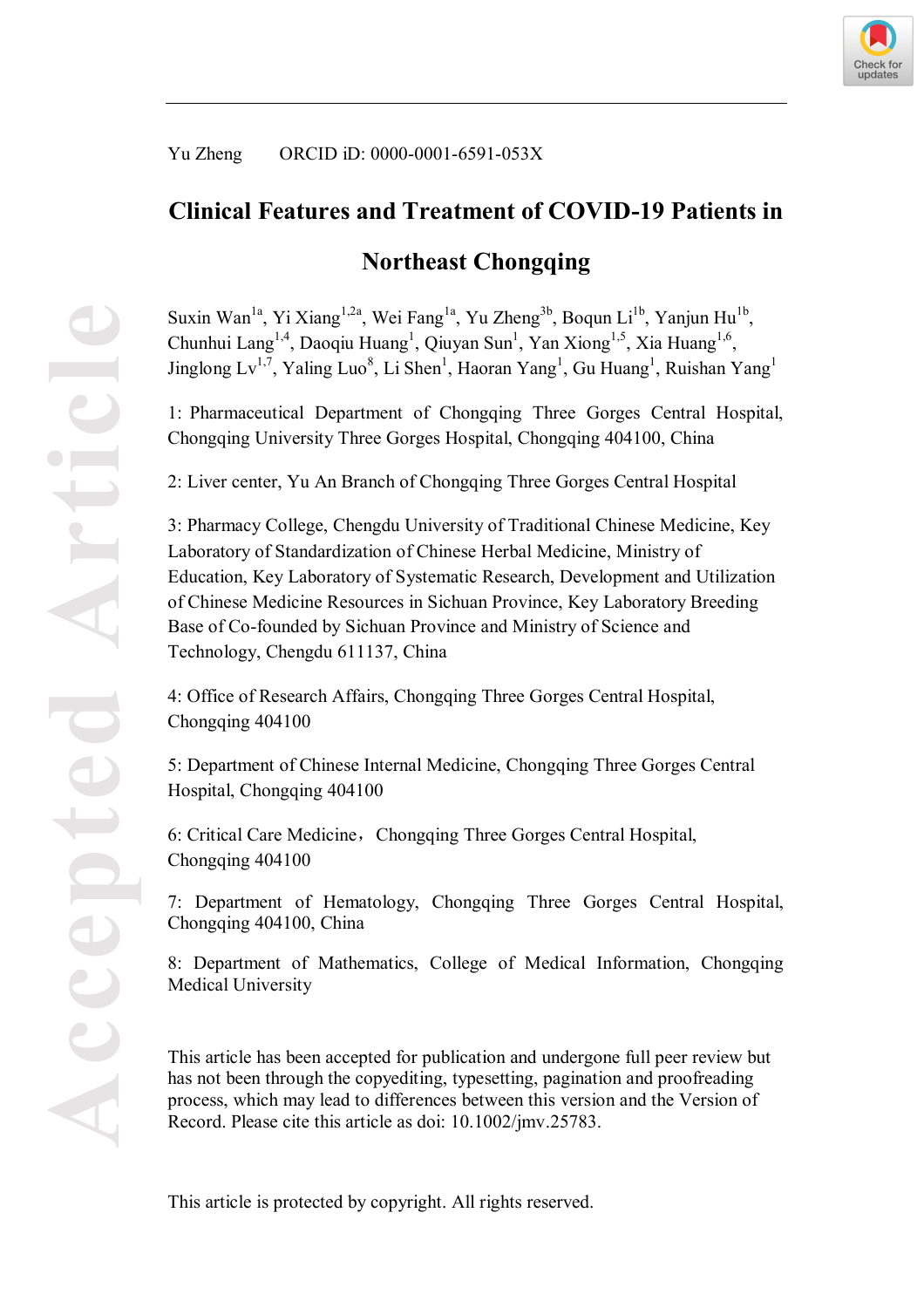a: Co-first authors: Suxin Wan, Yi Xiang, Wei Fang

b: Co-corresponding authors: Yanjun Hu, Boqun Li, Yu Zheng

TEL: +086023-58103233

E-mail: wansuxin@foxmail.com; huyanjun@163.com

### **ABSTRACT**

**Background** The outbreak of the novel coronavirus in China (SARS CoV-2) that began in December 2019 presents a significant and urgent threat to global health. This study was conducted to provide the international community with a deeper understanding of this new infectious disease.

**Methods** Epidemiological, clinical features, laboratory findings, radiological characteristics, treatment, and clinical outcomes of 135 patients in northeast Chongqing were collected and analyzed in this study.

**Results** A total of 135 hospitalized patients with COVID-19 were enrolled. The median age was 47 years (IQR 36–55), and there was no significant gender difference (53.3% men). The majority of patients had contact with people from the Wuhan area. Forty-three (31.9%) patients had underlying disease, primarily hypertension (13 [9.6%]), diabetes (12 [8.9%]), cardiovascular disease (7 [5.2%]), and malignancy (4 [3.0%]). Common symptoms included fever (120 [88.9%]), cough (102 [76.5%]), and fatigue (44 [32.5%]). Chest CT scans showed bilateral patchy shadows or ground glass opacity in the lungs of all of the patients. All of the patients received antiviral therapy (135 [100%] (Kaletra and interferon were both used), antibacterial therapy (59 [43.7%]), and corticosteroids (36 [26.7%]). In addition, many patients received traditional Chinese medicine (124 [91.8%]). It is suggested that patients should receive Kaletra early and should be treated by a combination of western and Chinese medicine. Compared with the mild cases, the severe cases had lower lymphocyte counts and higher plasma levels of Pt, APTT, D-dimer, LDH, PCT, ALB, CRP, and AST.

**Conclusion** In this study, the clinic features and therapies of 135 COVID-19 patients were demonstrated. Kaletra and traditional Chinese medicine played an important role in the treatment of the viral pneumonia. Further studies are required to explore the role of Kaletra and traditional Chinese medicine in the treatment of COVID-19.

**Keywords:** COVID-19, Clinical Features, Treatment, Northeast Chongqing, Cognition

An outbreak of a series of pneumonia cases of unknown cause that began in

Wuhan, China has continued since December 2019. This illness is reported to

have affected more than 79,602 people so far  $(74,680 \text{ confirmed}, 4,922 \text{ suspected},$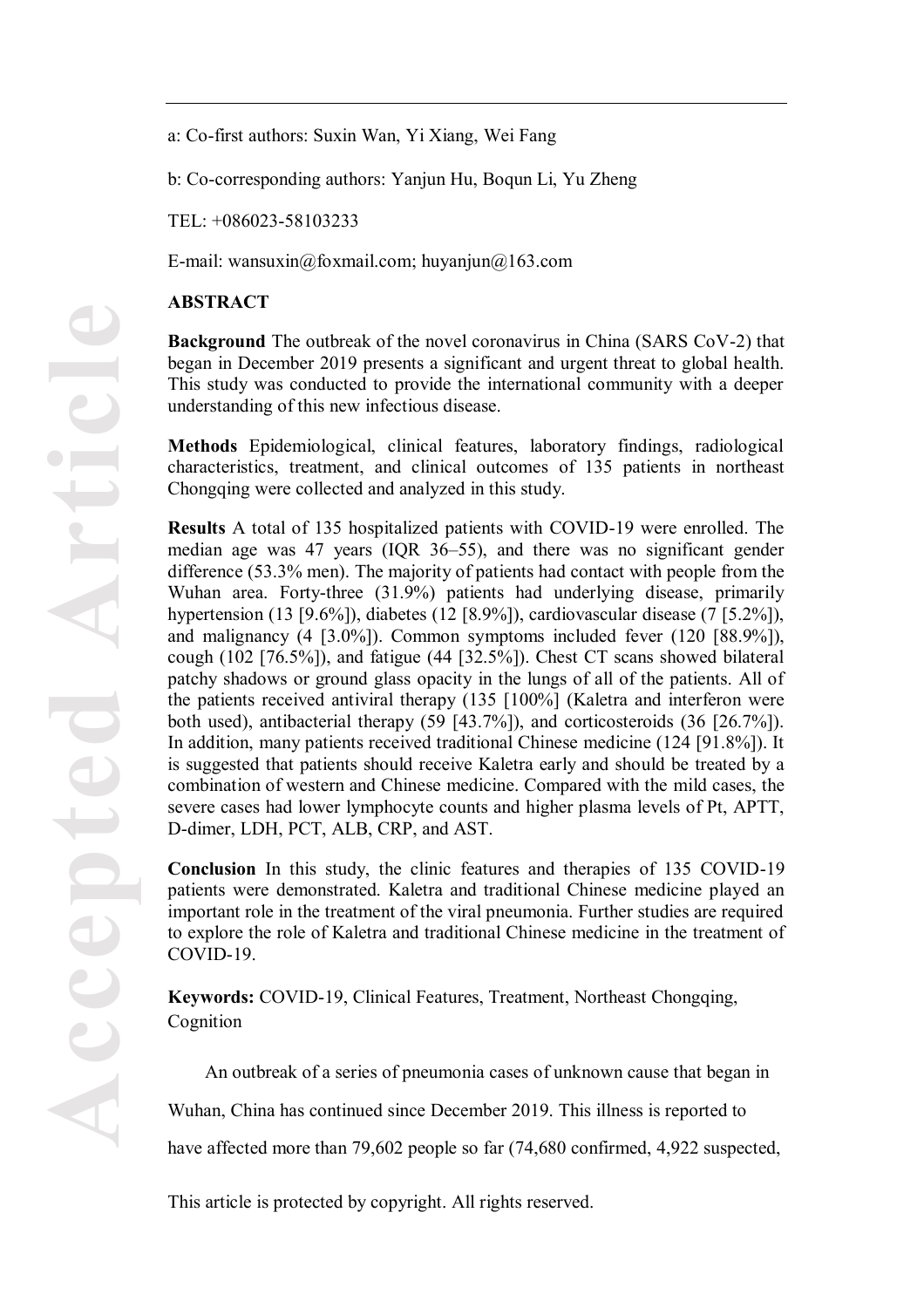16,646 cured, and 2,122 deaths). In addition to Hubei, Wanzhou, Chongqing ranks third in infection rates among all of the cities in the provinces of China. A literature review was performed, and it was found that there have been no studies regarding the characteristics of patients infected with COVID-19 in Chongqing. Clinically, the disease is characterized by fever, dyspnoea, dry cough, and fatigue. Upper-respiratory tract symptoms are not prominent, but diarrhea was reported by some patients. Pulmonary imaging has shown multiple ground glass shadows and infiltrative shadows in both lungs. Severe cases have been shown to develop into acute respiratory distress syndrome and septic shock. On January 7, 2019, scientists successfully isolated the pathogen that causes the pneumonia, a new type of  $\beta$ - coronavirus, and it was named 2019nCov<sup>1</sup>. Subsequently, WHO named it Corona Virus Disease (COVID-19). An epidemiological survey showed that the first occurrence of COVID-19 patients was closely related to a seafood market in south China. Due to the "Spring Festival movement" (known as the "annual migration of the population in China"), COVID-19 rapidly spread throughout the country, and the number of infected people gradually increased. The spread of COVID-19 among people has been confirmed to occur through multiple channels, such as droplets, aerosols, feces, and mouth mucus membranes  $<sup>1</sup>$ .</sup>

The aim of this study is to describe the epidemiological, clinical features, laboratory findings, radiological characteristics, treatment, and outcomes of COVID-19 patients in northeast Chongqing. It is hoped that these findings will assist the global community to more clearly understand and treat this new infectious disease.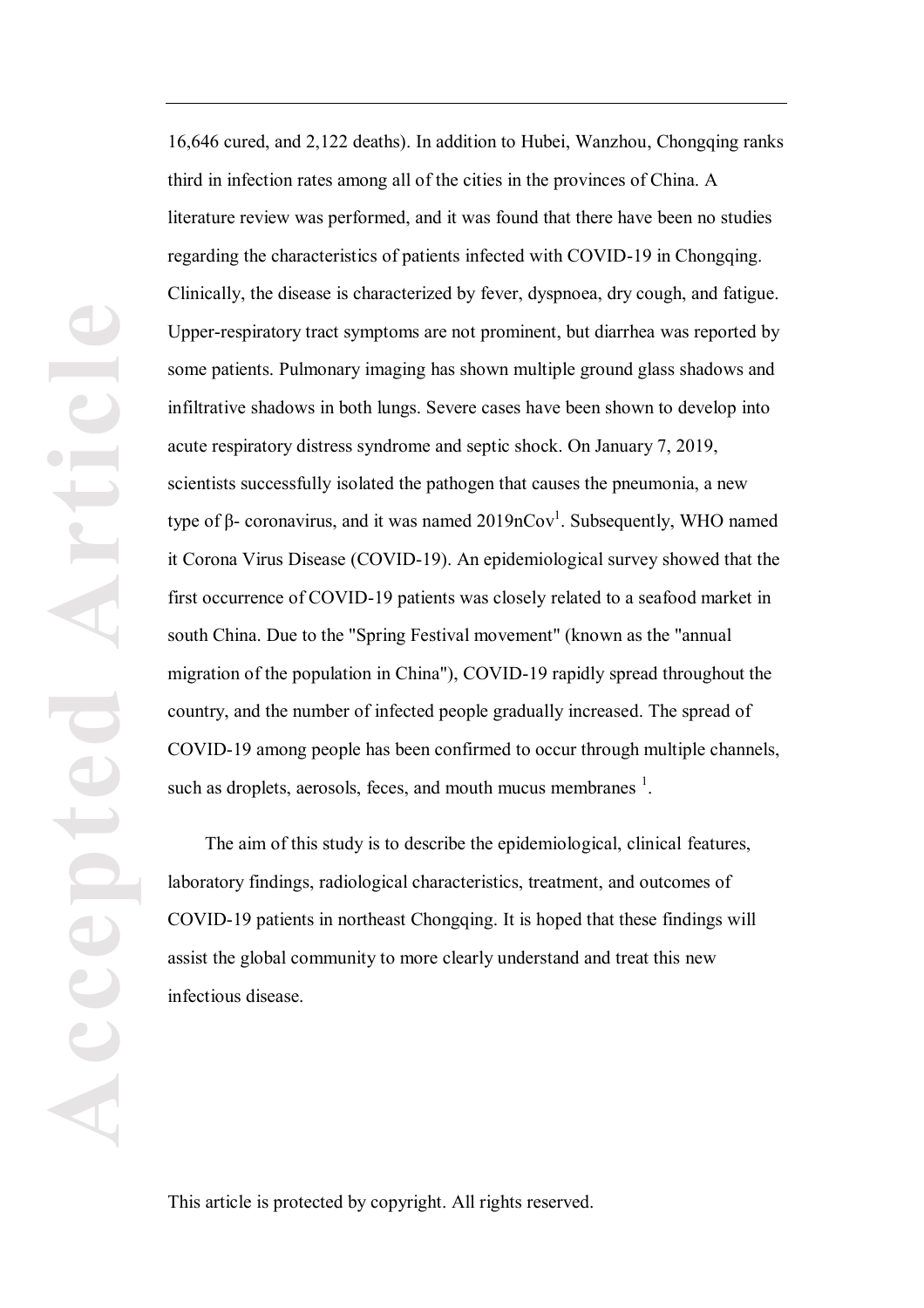#### **Methods**

#### **Study Design and Participants**

This case series was approved by the institutional ethics board of Chongqing University Three Gorges Hospital (also named Three Gorges Central Hospital, No: 2020-2). All of the patients were from northeast Chongqing and were admitted to the Chongqing University Three Gorges Hospital from January 23 to February 8, 2020 and had subsequent confirmed cases of COVID-19. A total of 135 patients were enrolled in this study. Oral consent was obtained from all of the patients. The Chongqing University Three Gorges Hospital, located in northeast Chongqing, is a teaching hospital consisting of nine medical colleges and universities, including the Third Military Medical University, the Southwest Medical University, and the North Sichuan Medical College. This facility is responsible for the treatment of COVID-19 patients as assigned by the government. All of the patients with COVID-19 enrolled in this study were diagnosed according to WHO interim guidance<sup>2</sup> and were jointly diagnosed by a Multidisciplinary diagnosis and treatment (MDT) team composed of infectious disease experts, respiratory medicine staff, critical care medical staff, and emergency medicine staff. The clinical outcomes (e.g., discharge, mortality, and length of stay) were monitored from February 8, 2020 to the final date of follow-up.

#### **Case Collection**

From January 23, 2020, when the first case in northeast Chongqing was found, to February 8, 2020, the clinical data of 135 COVID-19 patients were collected. The research team collected the clinical data of patients using the electronic medical record system (HIS). General information included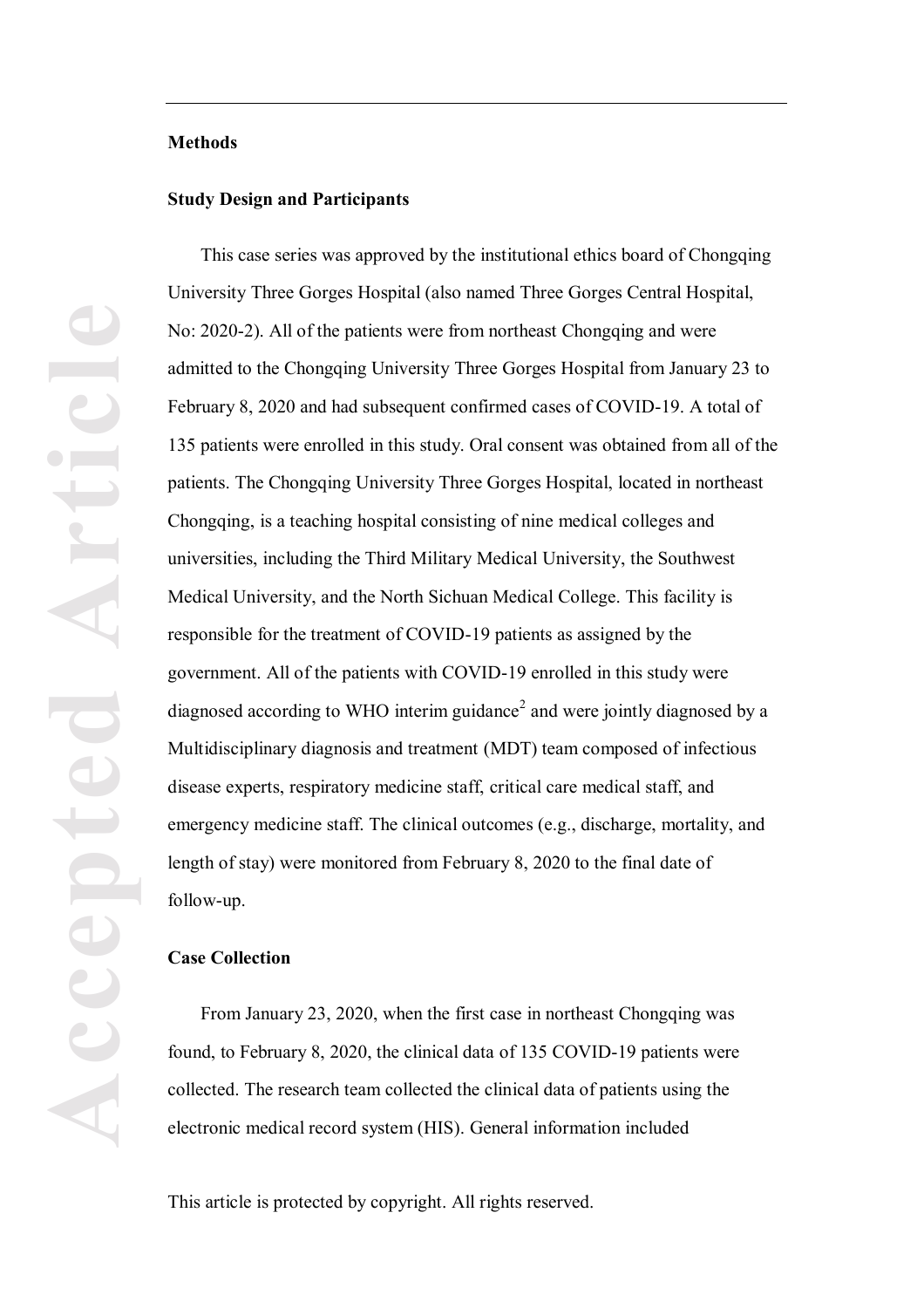epidemiological histories, current medical histories, symptoms, physical signs, laboratory examination results, chest CT manifestations, treatment measures, complications, admissions to ICU, and other parameters. The patients were divided into mild (including normal and mild) and severe (including severe and critical) groups. The mild group had mild clinical symptoms and no pneumonia on imaging. The normal group had symptoms of fever, respiratory tract symptoms, and imaging showed pneumonia. The severe group had respiratory distress,  $RR \geq 30$ beats/minute in a resting state, a mean oxygen saturation of  $\leq 93\%$ , and an arterial blood oxygen partial pressure (PaO<sub>2</sub>)/oxygen concentration (FiO<sub>2</sub>)  $\leq$  300 mmHg. The critical group had respiratory failure and required mechanical ventilation, the occurrence of shock, and the combined failure of other organs that required intensive care unit (ICU) monitoring and treatment<sup>3</sup>.

#### **Coronavirus Detection**

All of the suspected cases were detected using real-time reverse transcription polymerase chain reaction (real-time RT-PCR), and those who were positive for the coronavirus RNA were identified as confirmed cases. Throat swab samples of the patients were collected, and COVID-19 was detected using a novel coronavirus 2019-nCoV nucleic acid detection kit (fluorescent PCR) (Suzhou Tianlong Biotechnology Co., Ltd., Jiangsu, China). The throat swab samples, primers, fluorescent probes, reaction buffer, and enzyme mixture were prepared in a reaction system according to a certain procedure, and then amplified according to the following procedures: 1) 50°C 30 min; 2) 95°C 10min; 3) 94°C 15 s  $\rightarrow$ 50°C 30 s  $\rightarrow$  72°C 30 s, 5 cycles; 4) 94°C 10 s  $\rightarrow$  58°C 30 s, 35 cycles.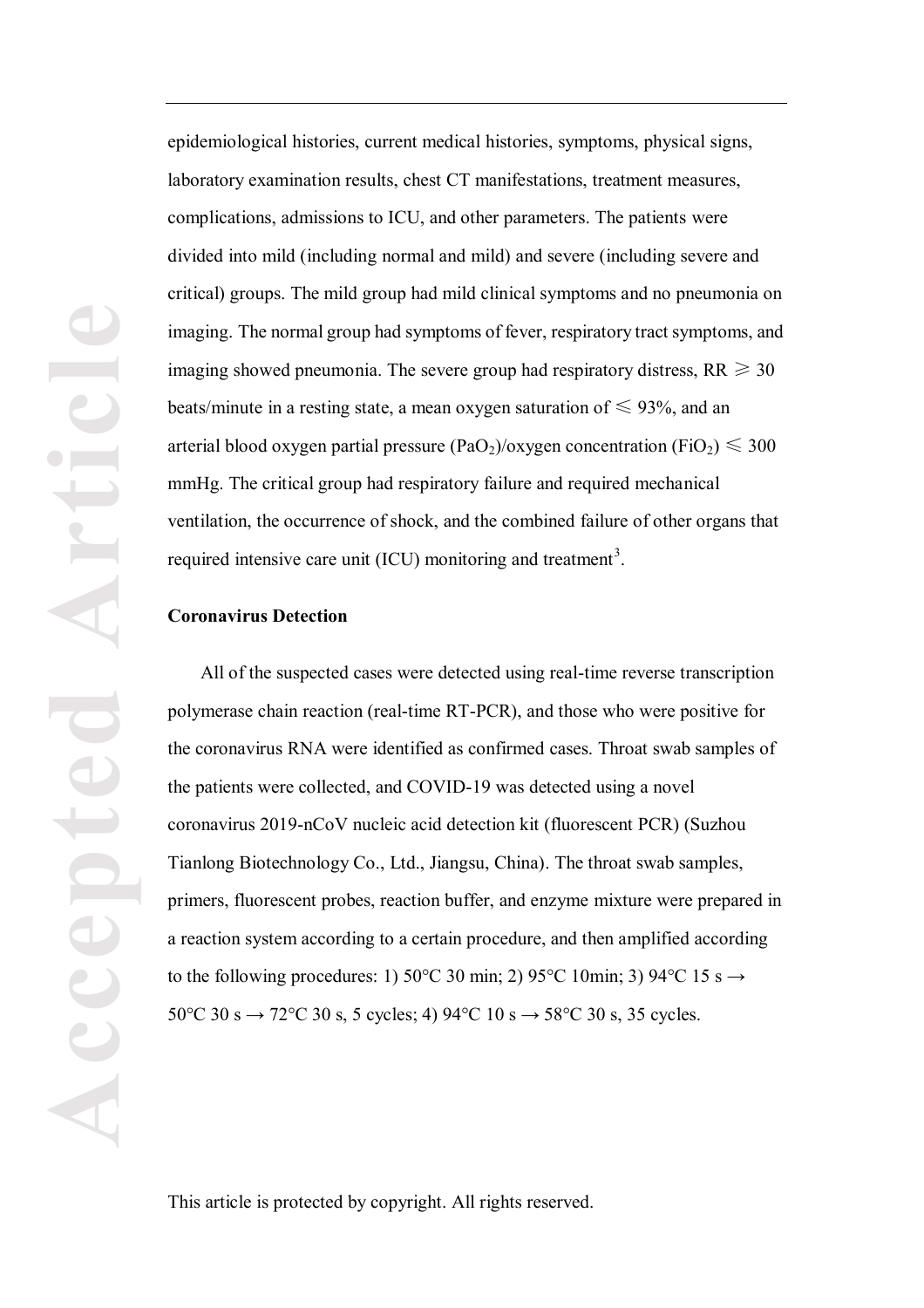#### **Statistical Analysis**

The categorical variables were described as frequency rates and percentages, and the continuous variables were described using the mean, median, and interquartile range (IQR) values. The continuous variables were compared using independent group t-tests when the data were normally distributed; otherwise, the Mann-Whitney test was used. The proportions of categorical variables were compared using a  $\chi^2$  test. All of the statistical analyses were performed using GraphPad Prism 8 software. For unadjusted comparisons, a two-sided α of less than 0.05 was considered to be statistically significant. The analyses were not adjusted for multiple comparisons, and given the potential for type I error, the findings should be interpreted as exploratory and descriptive.

#### **Presenting Characteristics**

Among the 135 hospitalized patients, 40 [29.6%] cases were divided into the severe group and 95 [70.4%] cases were divided into the mild group. The median age of all of the patients was 47 years (IQR, 36–55), and 72 [53.3%] cases were male. Compared with the mild patients, the severe patients were significantly older (median age 56 years [IQR, 52–73] vs 44 years [IQR, 33–49]; *P* < 0.001) and were more likely to have underlying comorbidities, such as diabetes (9 [22.5%] vs 3 [3.1%]), cardiovascular disease (6 [15%] vs 1 [1%]), hypertension (4 [10%] vs 9 [9.4%], and malignancy (3 [7.5%] vs 1 [1%]) (Table 1). A majority of the 135 patients had a history of exposure in Wuhan (Fig. 1).

The most common symptoms and signs at the onset of illness were fever (120 [88.9%], primarily mild to moderate, 37.3–38.9°C: 70 [51.9%], 38.1–39°C: 37 [27.4%]), cough (102 [76.5%]), myalgia or fatigue (44 [32.5%]), and headache (24 [17.7%]). Less common symptoms were pharyngalgia (34 [25.2%]), dyspnea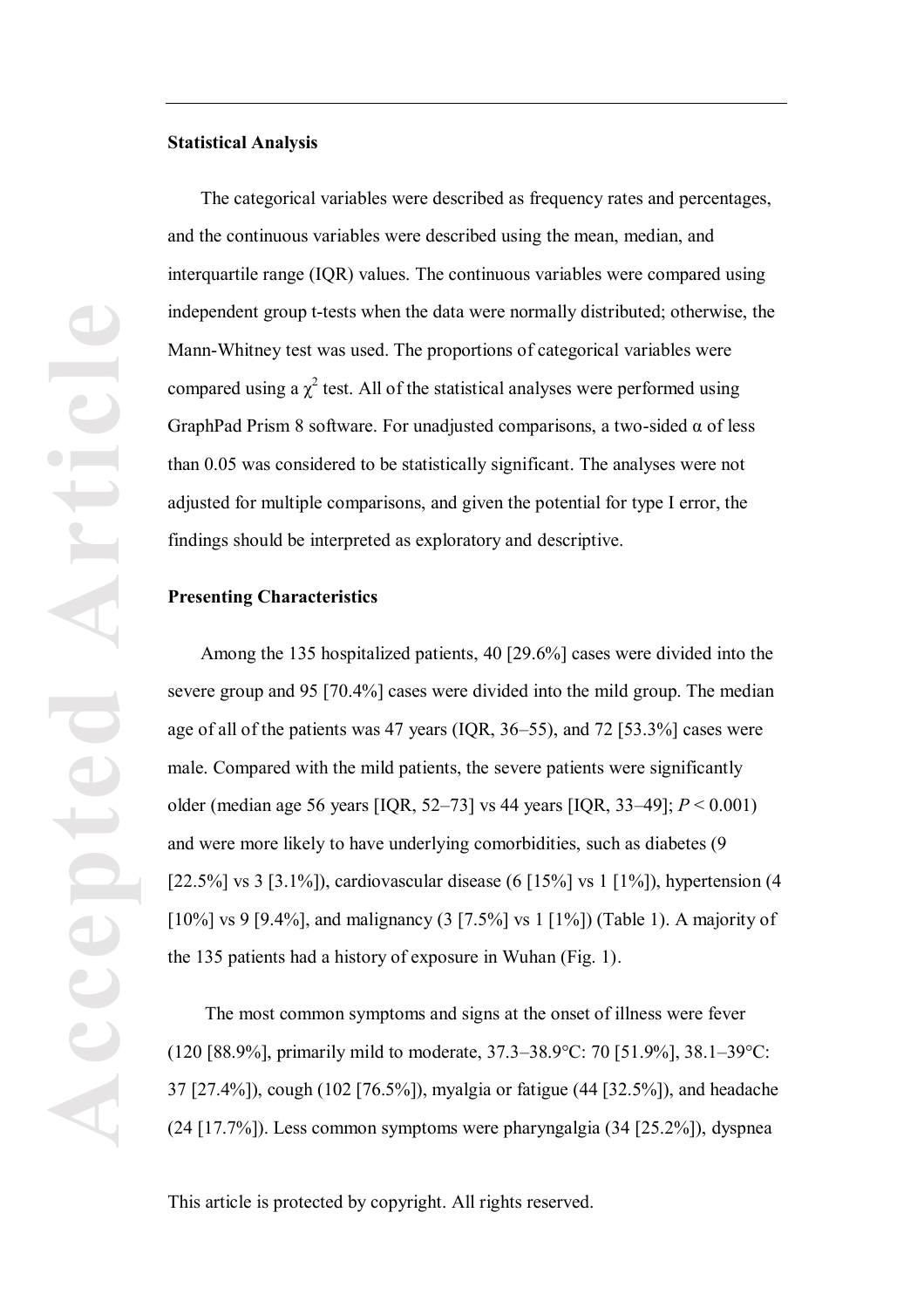(18 [13.3%]), diarrhea (18 [13.3%]), chest tightness and shortness of breath (12 [8.8%]), fear of cold (14 [10.3%]), and sputum production (12 [8.8%]). The median time from first admission to transfer was five days (IQR 5–13) (Table 2).

According to Table 3, the leukocyte counts of most of the patients were in the normal range, but the classified count showed that the lymphocyte counts of the severe patients (median =  $0.8 \times 10^9$ /L) were significantly lower than that of the mild patients (median =  $1.2 \times 10^9$ /L). Although the coagulation indexes of all of the patients were nearly in the normal range, the Pt, APTT, and D-dimer of the severe patients were higher than those of the mild patients. Compared with the mild patients, the level of albumin was lower in the severe patients (36 [33–38.5] vs 49.9 [37.4–43.6],  $P \le 0.0001$ , and there was no significant difference in the level of alanine aminotransferase and total bilirubin. The lactate dehydrogenase of the severe patients was significantly higher than those of the mild patients (309 [253.8–408.3)] vs 212 [179.5–259], *P* <0.0001). The indexes related to myocardial injury, such as creatine kinase, glutamic oxaloacetylase, lactate dehydrogenase, and C-reactive protein, increased more significantly in the severe patients. Procalcitonin in the severe patients was higher than that in the mild patients (0.11 [0.08–0.16] vs 0.04 [0.03–0.06], *P* < 0.0500).

Since nearly all of the patients with COVID-19 had cough as their main early symptom, a chest CT scan was performed in all of the suspected patients. The typical pulmonary changes in the imaging results were interstitial pneumonia with primarily bilateral involvement and multiple patchy, flocculent, or strip ground glass shadow. The marginal areas of the lesions were ill-defined. There was little pleural effusion, and consolidation of the lung would occur when the disease was serious (Fig. 2).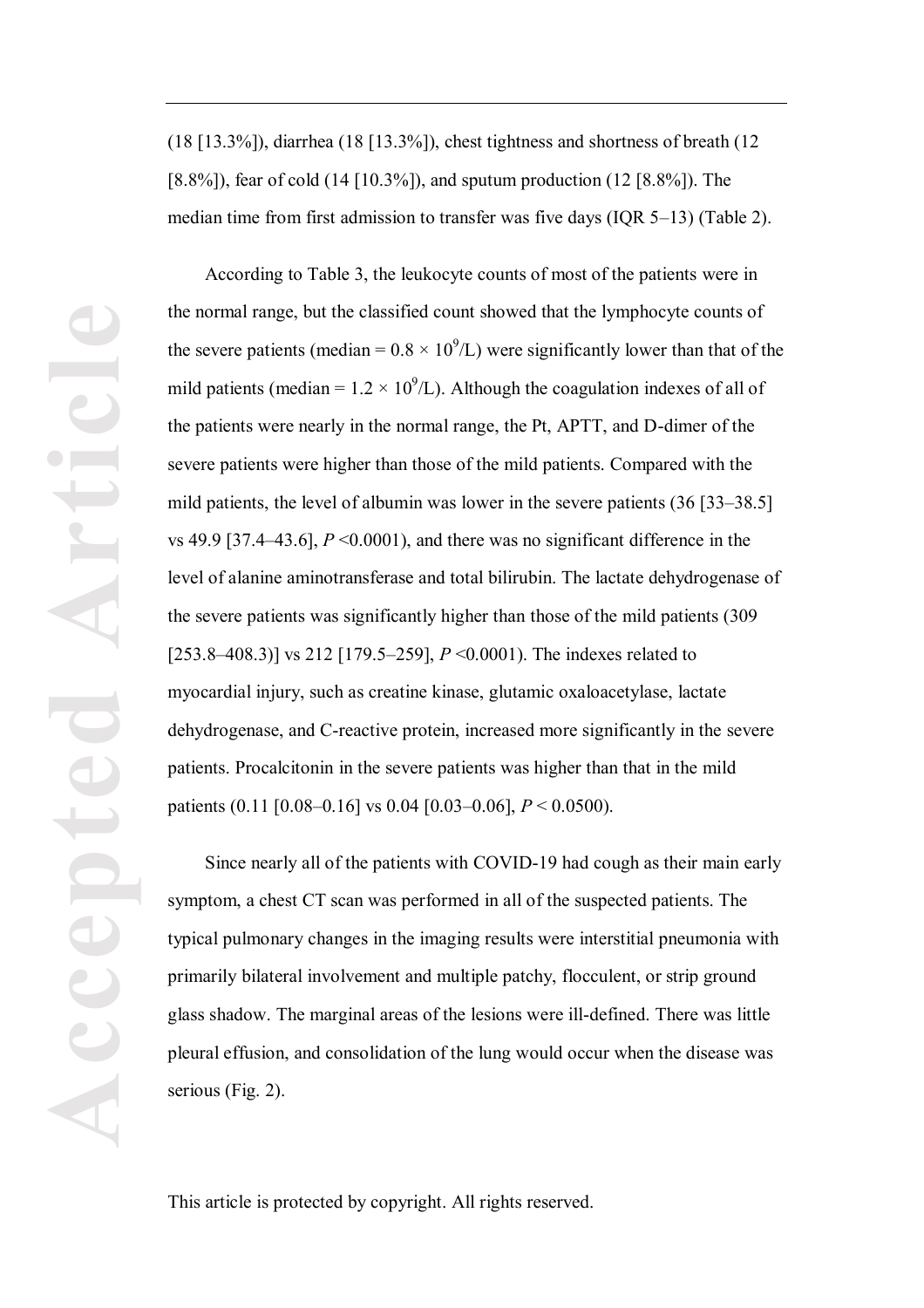#### **Organ Dysfunctions and Primary Interventions**

Common complications of the 135 patients included acute respiratory distress syndrome (ARDS, 21 [15.6%]), acute cardiac injury (10 [7.4%]), acute kidney injury (5 [3.7%]), secondary infection (7 [5.1%]), and shock (1 [0.7%]). The severe patients were more likely to have these complications compared with mild patients. All of the patients received antiviral therapy (135 [100%]), and many patients received antibacterial therapy (59 [43.7%]) and corticosteroids (36 [26.7%]). Twenty-seven (67.5%) of the severe patients received non-invasive ventilation. One patient (2.5%) in the severe group was treated with invasive mechanical ventilation. In addition, traditional Chinese medicine therapy was applied in most of the patients (124 [91.8%]). As of February 8, 2020, a total of 15 patients (11.1%) had been discharged, and one patient had died. The 28-day mortality rate was 2.5% (Table 4). There was a significant difference between the severe group and the mild group in the number of people that had received antibiotic therapy and corticosteroids  $(P < 0.0001)$ . There was no significant difference between the two groups in the number of patients who used traditional Chinese medicine  $(P = 0.3220)$  (Table 4). Actually, most of the patients were treated with a combination of western and traditional Chinese medicine. The application of traditional Chinese medicine in viral pneumonia has accumulated rich experience. In recent years, the relevant research has shown that it has a good therapeutic effect on pneumonia  $4,5$ .

#### **Discussion**

To date, this report is the largest case series of hospitalized patients with COVID-19 in northeast Chongqing. There was no significant difference in the proportion of male and female patients, and infection in children was rare, which was inconsistent with the results of a study performed by Zhong Nanshan et al.  $6$ . Their results showed that males were more likely to be infected than females <sup>6</sup>. A total of 83.7% of the patients included in this study had contact history in Wuhan, had been to Wuhan, or had contact with people from Wuhan, which again verified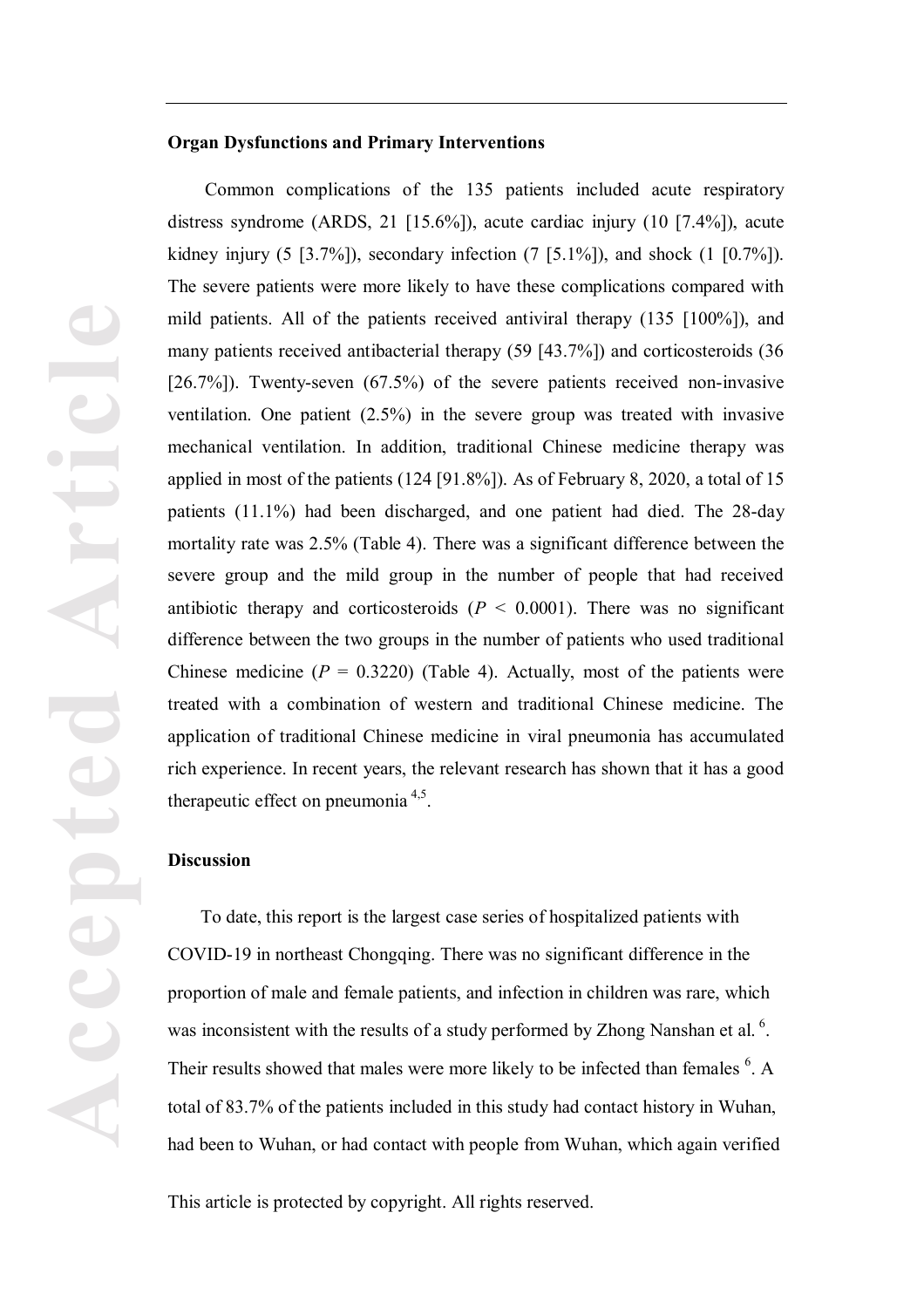the conclusion of human to human transmission<sup>7</sup>. The primary symptoms were fever and cough, which agreed with the research results of Jianping Zhao and other scholars 8,9. Other symptoms included myalgia, fatigue, dyspnea, and anorexia. COVID-19 patients rarely developed intestinal signs and symptoms (e.g., diarrhea), whereas about 20–25% of patients infected with MERS-CoV or SARS-CoV experienced diarrhea  $10$ . The primary complications during hospitalization included ARDS, arrhythmia, and shock. Patchy shadows of the bilateral lungs and ground-glass shadow were typical CT signs of COVID-19. The most severe patients were older and had more basic diseases compared with mild patients.

According to the RNA detection results of COVID-19 patients in our hospital and the reports of other medical institutions, the sensitivity of the detection kit currently used in clinical is not ideal<sup>1</sup>. However, imaging of typical pulmonary changes was seen in a vast majority of the confirmed cases. The imaging of pulmonary changes due to COVID-19, like most viral pneumonias, was pleomorphic with interstitial changes and patchy and ground glass shadows  $^{11}$ . The imaging of pulmonary changes was often out of step with the patient's symptoms and nucleic acid test results. The expert group from our hospital called this phenomenon the "shadow-syndrome discrepancy." Some mild patients often had no fever, cough, dyspnea, and other symptoms. In contrast, the symptoms were mild, and multiple nucleic acid tests were negative, but the CT showed a large ground glass area in the lung. Therefore, some clinicians have suggested that a CT examination should be the first choice in the screening and diagnosis of COVID-19, and it has been suggested that patients should have a chest CT scan every 3–5 days to understand the changes in the lung lesions in order to more accurately evaluate the condition.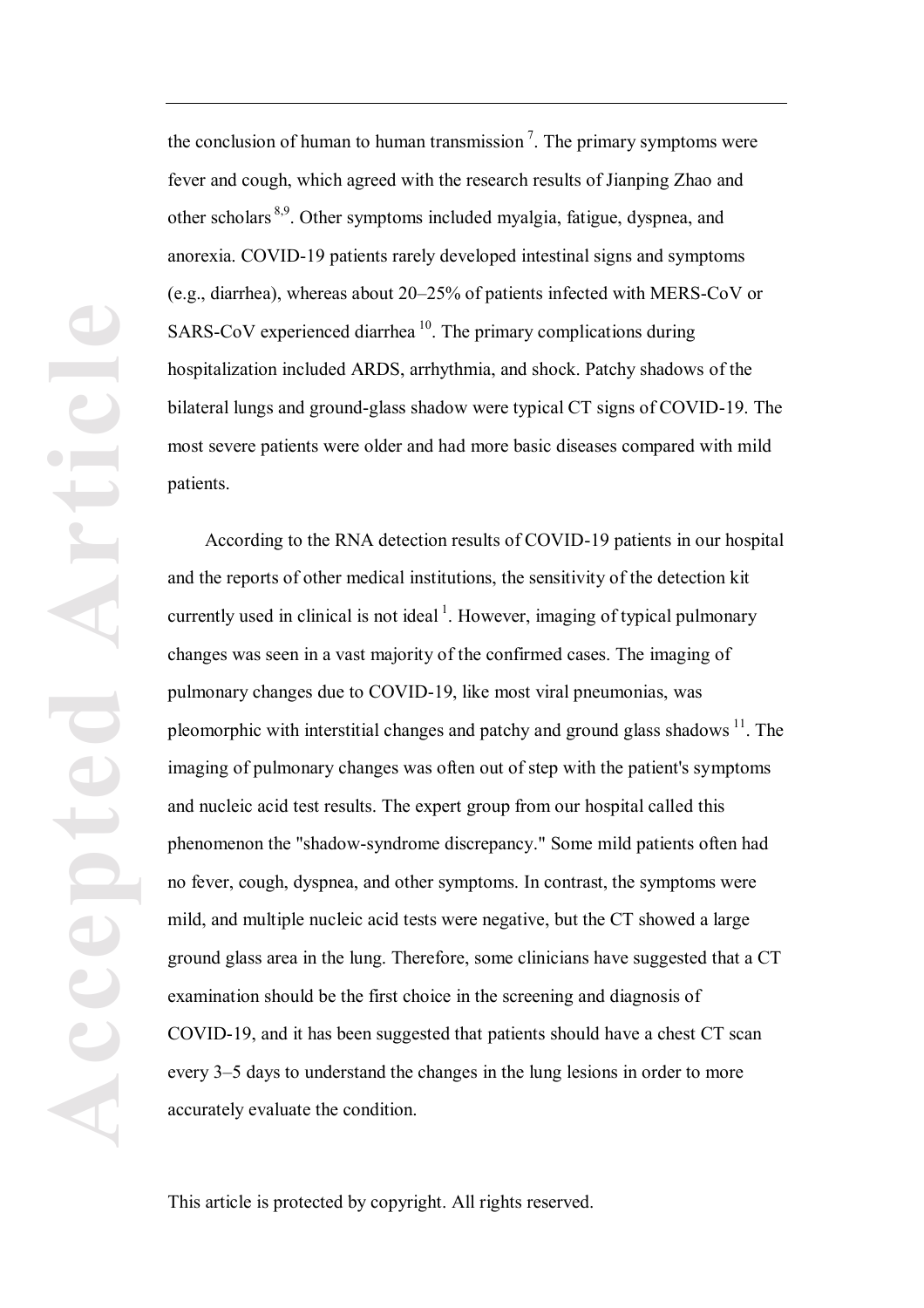C reactive protein (CRP) and procalcitonin of severe patients were significantly higher than those of mild patients, but bacterial culture results showed no bacterial growth after five days of aerobic and anaerobic culture, suggesting that although inflammatory factors had increased, there was no significant bacterial infection. The D-dimer concentration was increased in 135 patients, especially in severe patients. This indicated the presence of a hypercoagulable state and secondary hyperfibrinolysis *in vivo*. In most patients, the leukocyte count was in the normal range and the lymphocyte count was generally reduced, which agreed with the recent research results published by academician Zhong Nanshan et al. This suggests that the virus may cause disease by attacking the immune system<sup>6</sup>. Lactate dehydrogenase (LDH) and aspartate aminotransferase (AST) generally increased, but the albumin of patients decreased. In addition, the changes in the severe patients were more obvious than that in the mild patients, suggesting that early liver function may be damaged in the mild patients, while liver damage in the severe patients was more obvious.

Among the 135 patients, only 1 patient died, and this case will be briefly discussed. He was a 52-year-old male with diabetes and a chronic disease, and his son had recently returned from Wuhan. His neutrophil, d-dimer count, lymphocyte, CD4<sup>+</sup>T, CD8<sup>+</sup>T, B cell, and NK cell counts were above normal levels. In addition, his  $CD4+T/CD8+T$  counts continued to decline until death (Table 5). He eventually died of acute respiratory distress, oxygen saturation, and heart rate decline, which was consistent with the results of a study performed by Chen <sup>12</sup>. In addition, Suxin Wan, et al.<sup>13</sup> found that  $CD4+T$  and  $CD8+T$  were lower in severe patients, which suggested that lymphocytes were more inhibited in severe patients. Lymphocytopenia may be related to a cytokine storm caused by viral invasion. This suggests that we should pay more attention to the cellular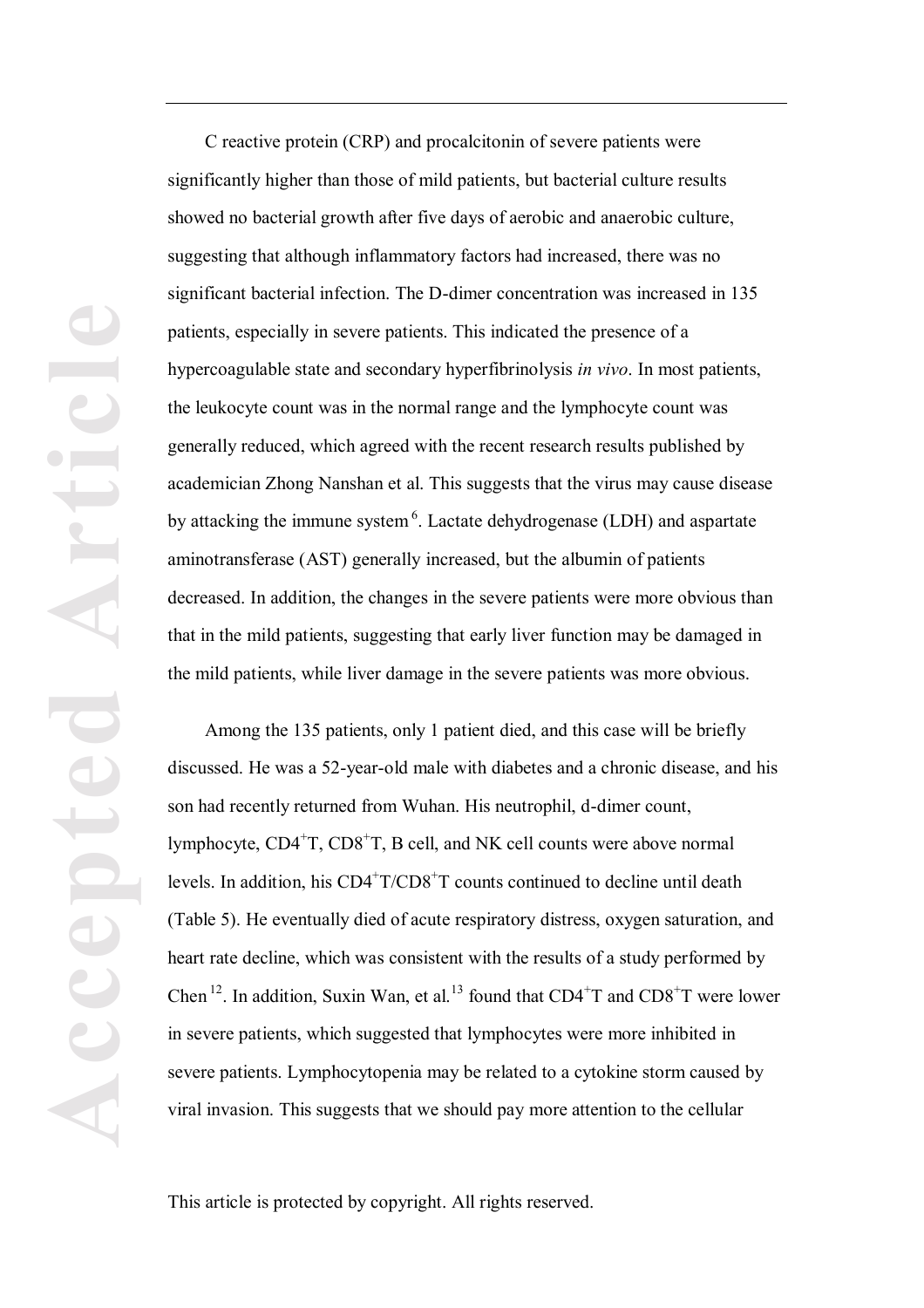immunity of patients and take comprehensive measures to treat patients so as to reduce mortality.

Currently, there are no specific treatment proposals for COVID-19 in China. At present, the primary measures to control this disease are early diagnosis, isolation, and supportive treatment for affected patients. In this study, all of the patients were treated with oxygen therapy and antiviral drugs. In addition, many patients received antibacterial therapy (59 [43.7%]) and corticosteroids (36 [26.7%]), and a few patients required invasive ventilation or even extracorporeal membrane oxygenation. According to a recent Korean scholar's report <sup>14,15</sup>, Kaletra was shown to be effective in the early treatment of COVID-19 patients, and the earlier Kaletra was used, the more significant the therapeutic effect. Their experience primarily came from the treatment of the MERS coronavirus in 2015, and they had established guidelines. Initially, only the severe patients were treated with Kaletra, and mild patients were not administered the drug in Wuhan, leading to a low patient cure rate. These results indicated that the application effect of Kaletra was not significant in severe patients. All of the patients in our hospital were treated with Kaletra in the early stage, with the belief that Kaletra may play a role in the inhibition of viral replication. Currently, there are 236 patients in our hospital, and 98 of them have been cured and discharged, for a cure rate of 41.5%. The therapeutic effect is obvious. Japan has also announced that they will conduct clinical trials using Kaletra on patients with COVID-19.

In view of the high amount of cytokines induced by SARS-CoV<sup>16,17</sup>, MERS-CoV  $^{18,19}$ , and COVID-19, 21 (52.5%) of the severe patients were treated with glucocorticoids in this study to reduce inflammatory injury in the lungs. However, due to the limitations of the existing evidence, the use of glucocorticoids is still controversial. The latest clinical studies  $20$  have suggested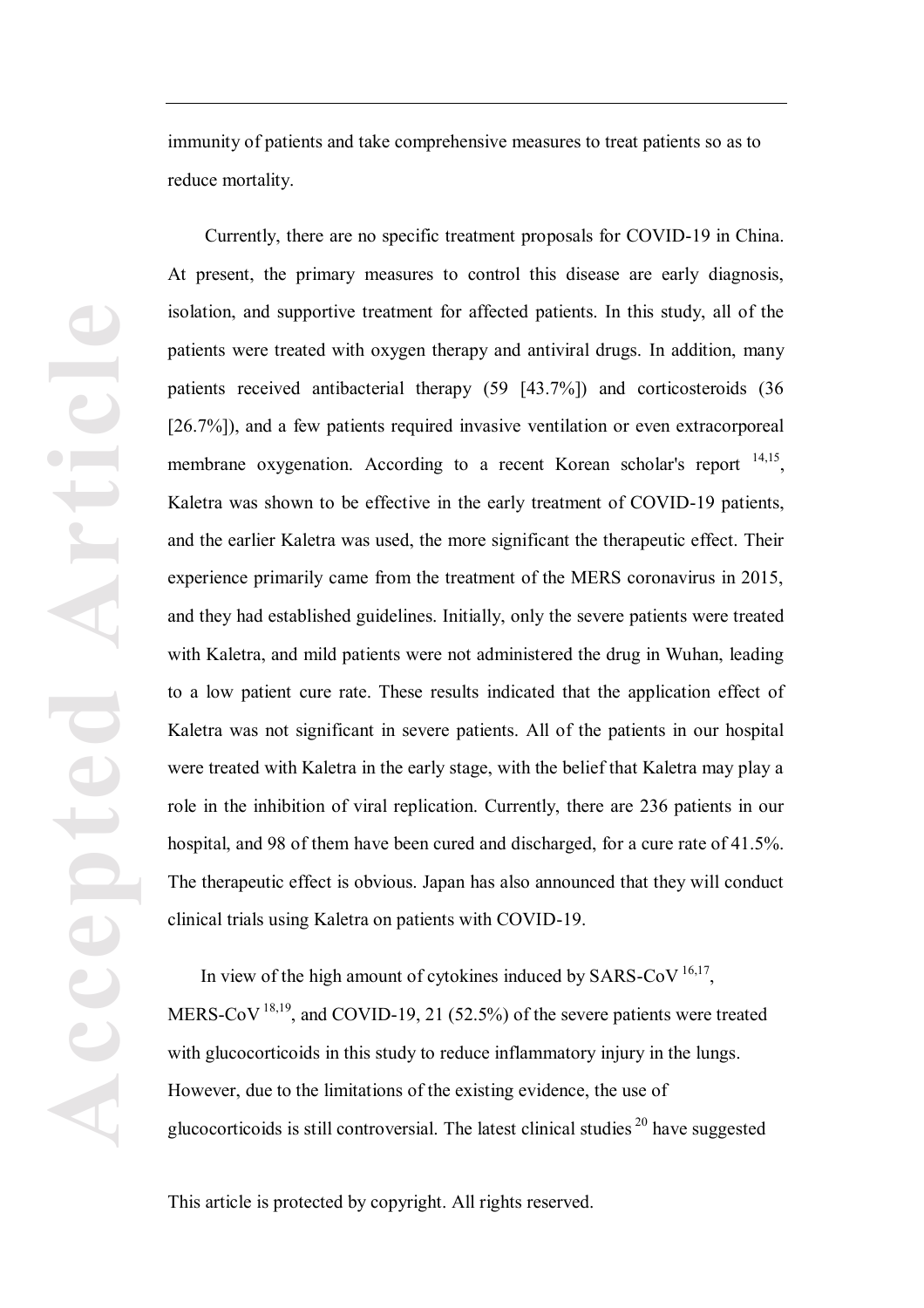that glucocorticoids should not be used to treat lung injury or shock caused by COVID-19 without clinical trials. However, some studies  $2, 21, 22$  have shown that the rational use of glucocorticoids could reduce the mortality of SARS patients with critical illness, shorten the length of stay, and not cause secondary infection and other complications. Therefore, glucocorticoids are suggested for treatment according to the "Application Recommendations of Glucocorticoids for Corona Virus Disease 2019: Recommendations for the use of Glucocorticoids for the New Coronavirus Pneumonia" issued by the Chinese Thoracic Society 23.

Since 2003, traditional Chinese medicine (TCM) has been utilized to fight SARS, H1N1H7N9, MERS, EBOV, and other viral diseases  $^{24}$ . TCM has also been recommended for the treatment of COVID-19 in the "New Coronavirus Pneumonia Diagnosis and Treatment Plan" (Trial Version Five)<sup>3</sup>. Chinese patent medicines used in the treatment of COVID-19 have primarily included: Reduning injection, Suhuang Zhike capsule, and Xuebijing. In addition, the Chinese herbals used to treat COVID-19 primarily include glycyrrhiza, ephedra, bitter almond, gypsum, reed root, amomum, and trichosanthes. TCM primarily functions to clear heat and remove toxicity, to remove heat from the lungs to relieve cough, and to increase immunity<sup>5</sup>.

This study has several limitations. First, the sample size was relatively small compared with Wuhan, where the disease originated, which may have some impact on the statistical results. In general, the number of patients in this area is in the middle level of the rest of the country, except for Wuhan. Therefore, the research results were reliable. Second, most of the 135 patients were still hospitalized at the end of this study. Therefore, it was difficult to evaluate the risk factors for a poor prognosis. Longer term observation is required.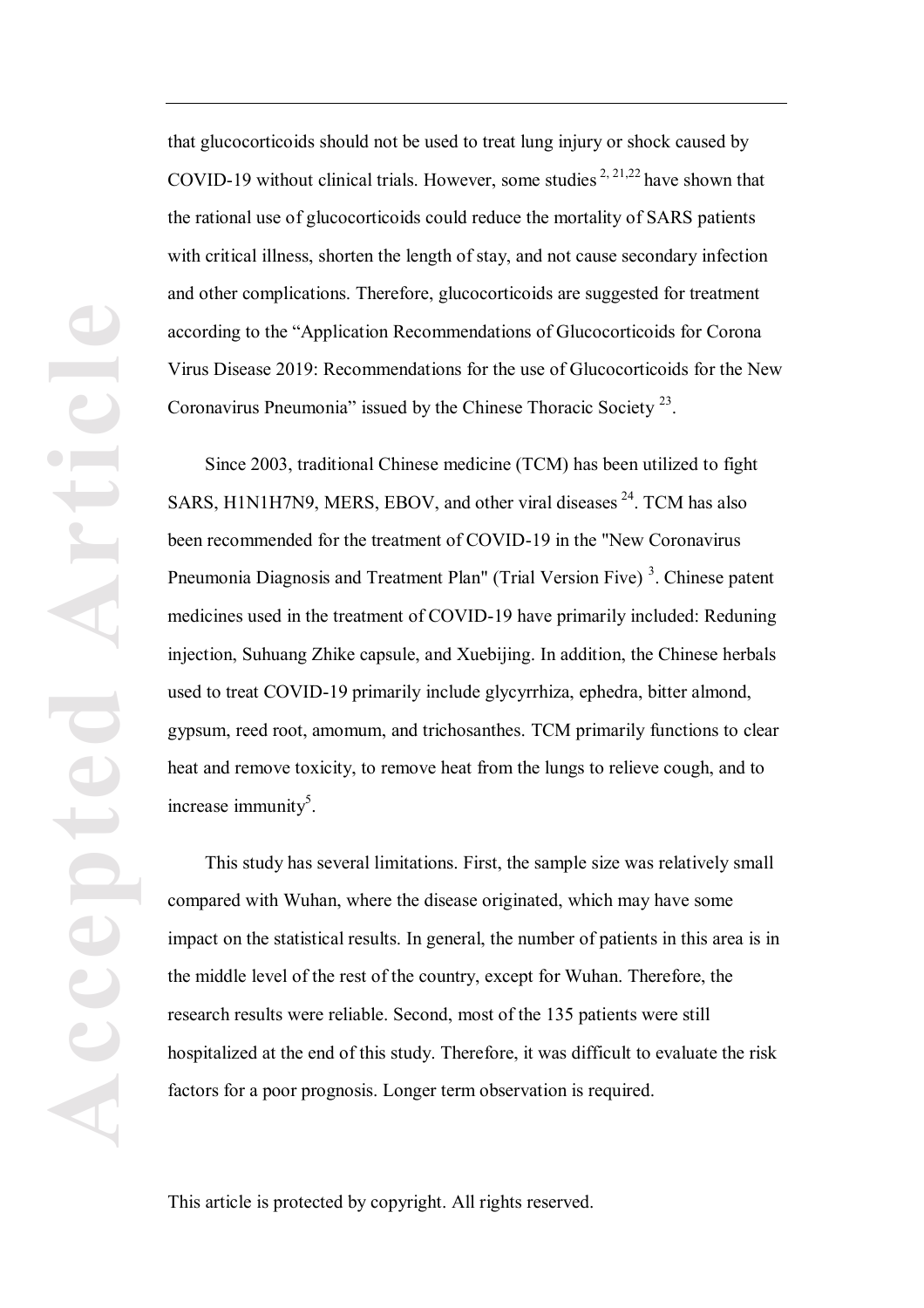In future research, a multicenter study will be established to expand the sample size and to conduct more rigorous randomized controlled trials. In addition, the follow-up of patients who were cured and discharged will be conducted.

#### **Conflict of interests**

Authors have no conflict of interest to declare..

#### **Author Contributions**

Suxin Wan and Yanjun Hu had the idea for and designed the study and had full access to all data in the study and take responsibility for the integrity of the data and the accuracy of the data analysis. Suxin Wan, Yi Xiang, Yanjun Hu, Yu Zheng, Yan Xiong, Wei Fang, and Boqun Li contributed to writing of the report. Suxin Wan and Yanjun Hu contributed to the statistical analysis. Ruishan Yang contributed to picture drawing. All authors contributed to data acquisition, data analysis, or data interpretation, and reviewed and approved the final version.

#### **Acknowledgments**

This research is Supported by the Fundamental Research Funds for the Central Universities Project (No.2020CDJYGRH-YJ03) and the National Social Science Foundation (No. 15BGL191).We are indebted to all health-care workers involved in the diagnosis and treatment of patients in our hospital. We are thankful for the date sharing of our hospital and grateful to Prof Wei Fang, Prof Boqun Li, Prof Chunhui Lang, and Prof Qiuyan Sun for guidance in study design and interpretation of results.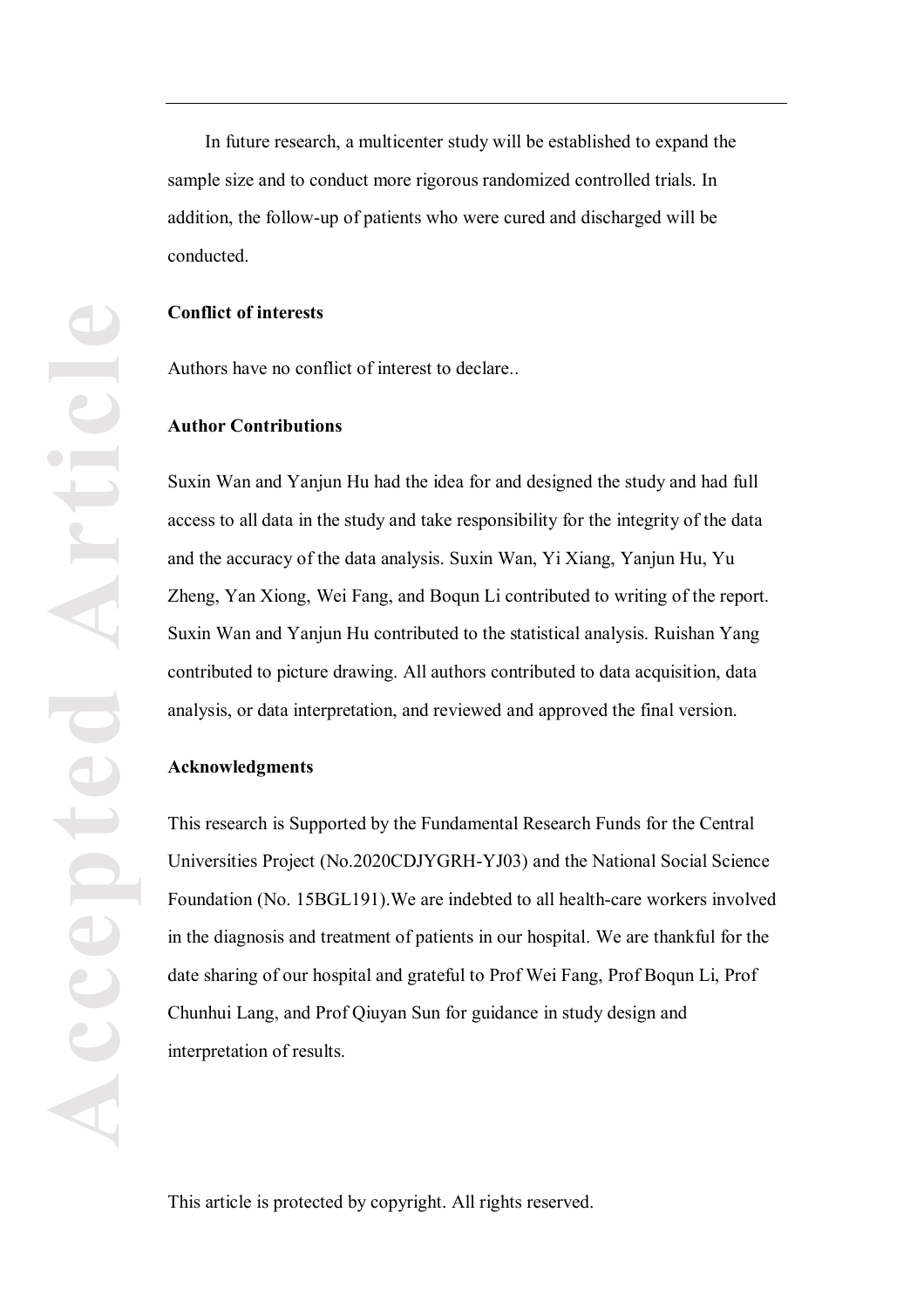#### **Reference**

1 Huang C, Wang Y, Li X, Ren L, Zhao J, Hu Y*, et al.* Clinical features of patients infected with 2019 novel coronavirus in Wuhan, China. *Lancet*. 2020; 395: 497-506.

2 World Health Organization. Clinical management of severe acute respiratory infection when novel coronavirus ( 2019-nCoV) infection is suspected: interim guidance, 28 January 2020. World Health Organization 2020.

3 Diagnosis and treatment of novel coronavirus pneumonia (Trial Version Fifth) [J/OL]. Chinese Journal of Integrated Traditional and Western Medicine:1-3[2020-03-14].http://kns.cnki.net/kcms/detail/11.2787.R.20200208.1034.002. html.

4 Wang F, Sun YG,Y in W,et al. Effects of matrine combied with baicalin on mouse pneumonia induced by LPS. *Chin Pharmacol Bull.* 2018; 8: 1105-1109

5 Wang Z, Chen X, Lu Y, Chen F, Zhang W. Clinical characteristics and therapeutic procedure for four cases with 2019 novel coronavirus pneumonia receiving combined Chinese and Western medicine treatment. *BioScience Trends*. 2020.

6 Guan W-j, Ni Z-y, Hu Y, Liang W-h, Ou C-q, He J-x*, et al.* Clinical characteristics of 2019 novel coronavirus infection in China. *MedRxiv*. 2020.

7 Phan LT, Nguyen TV, Luong QC, Nguyen TV, Nguyen HT, Le HQ*, et al.* Importation and human-to-human transmission of a novel coronavirus in Vietnam. *New England Journal of Medicine*. 2020; 382: 872-74.

8 Wang D, Hu B, Hu C, Zhu F, Liu X, Zhang J*, et al.* Clinical characteristics of 138 hospitalized patients with 2019 novel coronavirus–infected pneumonia in Wuhan, China. *Jama*. 2020.

9 Yu P, Zhu J, Zhang Z, Han Y, Huang L. A familial cluster of infection associated with the 2019 novel coronavirus indicating potential person-to-person transmission during the incubation period. *The Journal of Infectious Diseases*. 2020.

10 Assiri A, Al-Tawfiq JA, Al-Rabeeah AA, Al-Rabiah FA, Al-Hajjar S, Al-Barrak A*, et al.* Epidemiological, demographic, and clinical characteristics of 47 cases of Middle East respiratory syndrome coronavirus disease from Saudi Arabia: a descriptive study. *The Lancet infectious diseases*. 2013; 13: 752-61.

11 Müller NL, Ooi GC, Khong PL, Nicolaou S. Severe acute respiratory syndrome: radiographic and CT findings. *American Journal of Roentgenology*. 2003; 181: 3-8.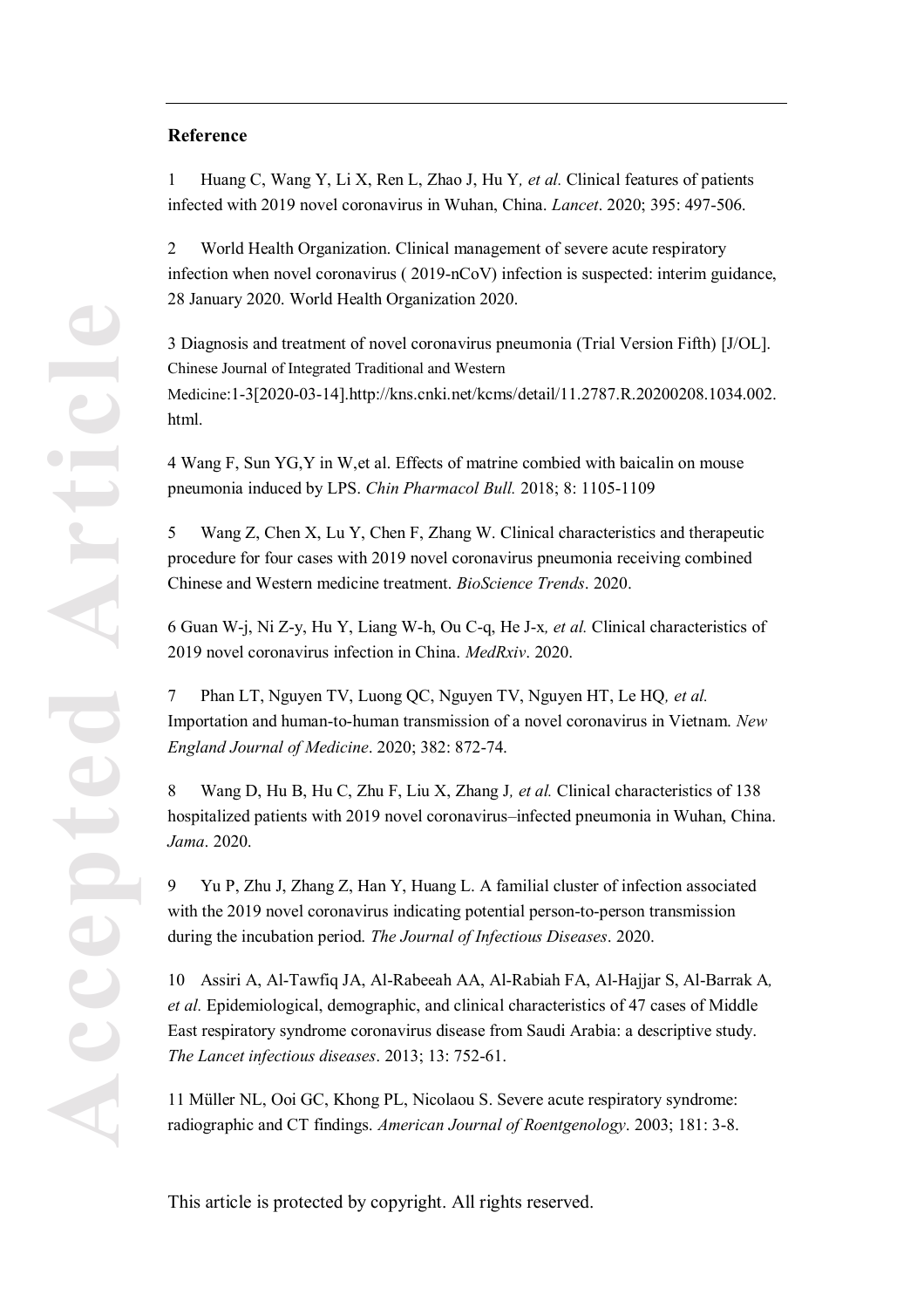12 Chen N, Zhou M, Dong X, Qu J, Gong F, Han Y*, et al.* Epidemiological and clinical characteristics of 99 cases of 2019 novel coronavirus pneumonia in Wuhan, China: a descriptive study. *The Lancet*. 2020; 395: 507-13.

13 Wan S, Yi Q, Fan S, Lv J, Zhang X, Guo L*, et al.* Characteristics of lymphocyte subsets and cytokines in peripheral blood of 123 hospitalized patients with 2019 novel coronavirus pneumonia (NCP). *medRxiv*. 2020.

14 Kim JY, Choe PG, Oh Y, Oh KJ, Kim J, Park SJ*, et al.* The first case of 2019 novel coronavirus pneumonia imported into Korea from Wuhan, China: implication for infection prevention and control measures. *Journal of Korean medical science*. 2020; 35.

15 Lim J, Jeon S, Shin H-Y, Kim MJ, Seong YM, Lee WJ*, et al.* Case of the Index Patient Who Caused Tertiary Transmission of COVID-19 Infection in Korea: the Application of Lopinavir/Ritonavir for the Treatment of COVID-19 Infected Pneumonia Monitored by Quantitative RT-PCR. *Journal of Korean medical science*. 2020; 35.

16 He L, Ding Y, Zhang Q, Che X, He Y, Shen H*, et al.* Expression of elevated levels of pro-inflammatory cytokines in SARS-CoV-infected ACE2+ cells in SARS patients: relation to the acute lung injury and pathogenesis of SARS. *The Journal of Pathology: A Journal of the Pathological Society of Great Britain and Ireland*. 2006; 210: 288-97.

17 Wong C, Lam C, Wu A, Ip W, Lee N, Chan I*, et al.* Plasma inflammatory cytokines and chemokines in severe acute respiratory syndrome. *Clinical & Experimental Immunology*. 2004; 136: 95-103.

18 Falzarano D, De Wit E, Rasmussen AL, Feldmann F, Okumura A, Scott DP*, et al.* Treatment with interferon-α2b and ribavirin improves outcome in ERS-CoV–infected rhesus macaques. *Nature medicine*. 2013; 19: 1313-17.

19 Faure E, Poissy J, Goffard A, Fournier C, Kipnis E, Titecat M*, et al.* Distinct immune response in two MERS-CoV-infected patients: can we go from bench to bedside? *PloS one*. 2014; 9.

20 Shang L, Zhao J, Hu Y, Du R, Cao B. On the use of corticosteroids for 2019-nCoV pneumonia. *The Lancet*. 2020.

21 Stockman LJ, Bellamy R, Garner P. SARS: systematic review of treatment effects. *PLoS medicine*. 2006; 3.

22 Chen R-c, Tang X-p, Tan S-y, Liang B-l, Wan Z-y, Fang J-q*, et al.* Treatment of severe acute respiratory syndrome with glucosteroids: the Guangzhou experience. *Chest*. 2006; 129: 1441-52.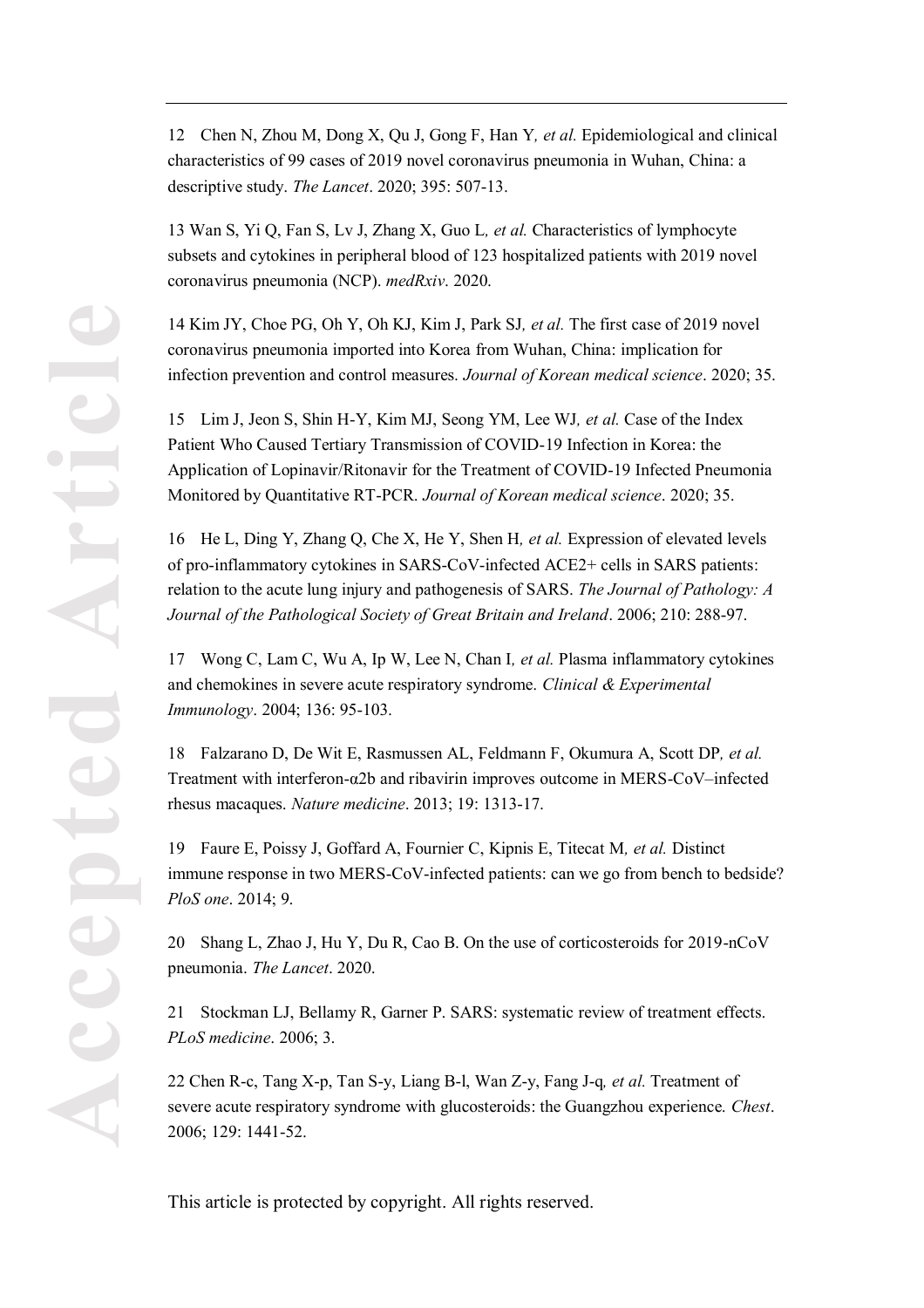23 Zhao J, Hu Y, Du R, Chen Z, Jin Y, Zhou M*, et al.* Expert consensus on the use of corticosteroid in patients with 2019-nCoV pneumonia. *Zhonghua jie he he hu xi za zhi= Zhonghua jiehe he huxi zazhi= Chinese journal of tuberculosis and respiratory diseases*. 2020; 43: E007.

24 Luo Y, Wang C-Z, Hesse-Fong J, Lin J-G, Yuan C-S. Application of Chinese medicine in acute and critical medical conditions. *The American journal of Chinese medicine*. 2019; 47: 1223-35.

Table 1: Demographics and baseline characteristics of patients infected with COVID-19

|                                   | All patients $(n=135)$ Mild cases $(n=95)$ |             | Severe cases<br>$(n=40)$ | p value  |
|-----------------------------------|--------------------------------------------|-------------|--------------------------|----------|
| Characteristics                   |                                            |             |                          |          |
| Age, years                        | $47(36-55)$                                | $44(33-49)$ | $56(52-73)$              | < 0.0001 |
| Sex                               |                                            |             |                          |          |
| Men                               | 72(53.3%)                                  | 52(54.7%)   | $21(52.5\%)$             | 0.9609   |
| Women                             | 63(46.7%)                                  | 43(45.3%)   | 19(47.5)                 | 0.9609   |
| Epidemiological                   |                                            |             |                          |          |
| Living/traveling in epidemic area | $71(52.6\%)$                               | 56(58.9%)   | 15(37.5%)                | 0.0366   |
| Contact positive patients         | 23(17.0%)                                  | 18(18.9%)   | 5(12.5%)                 | 0.5098   |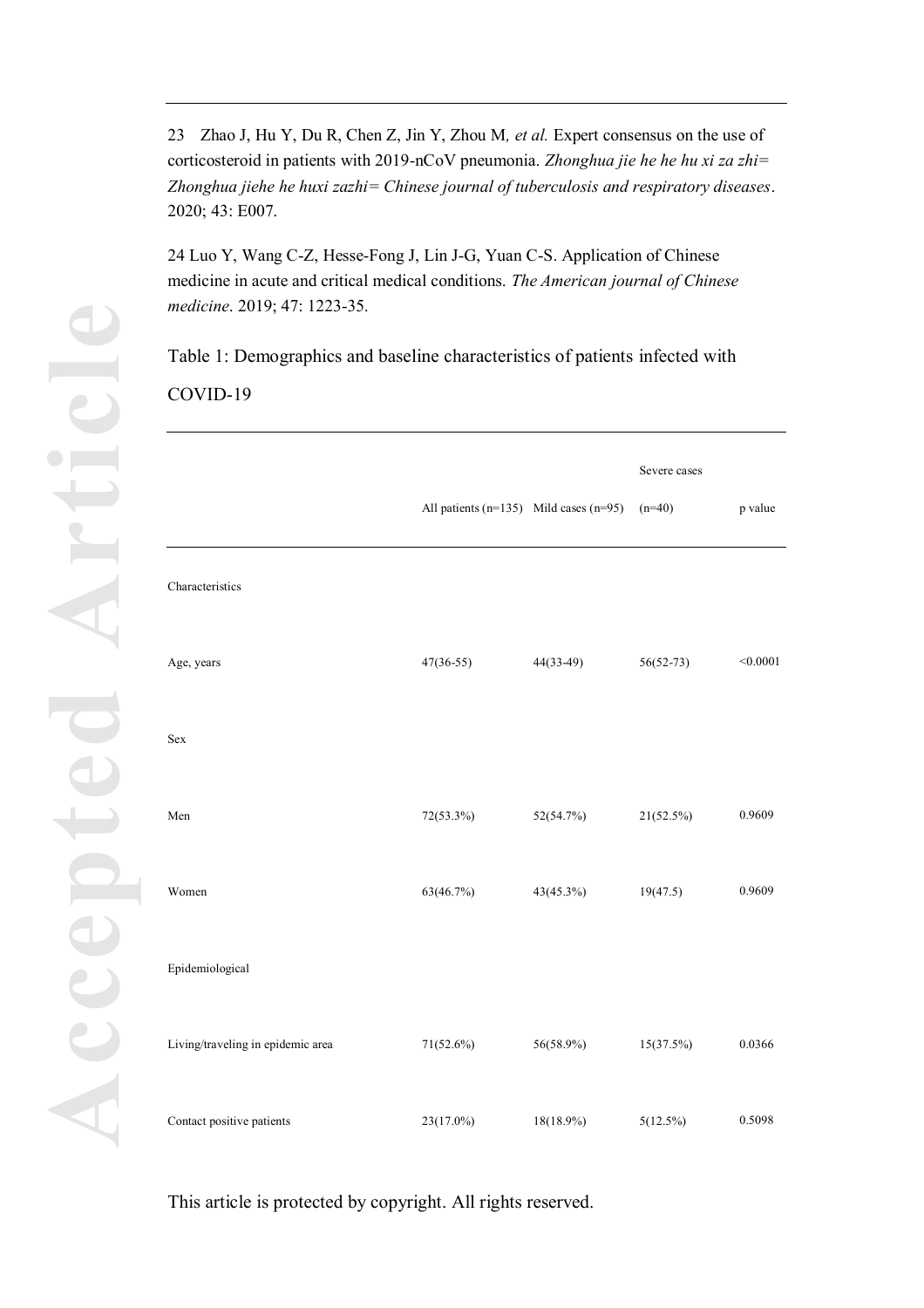| No clear contact history | $15(11.1\%)$     | $9(9.5\%)$       | 6(15%)      | $\overline{\phantom{0}}$     |
|--------------------------|------------------|------------------|-------------|------------------------------|
| Agglomerative disease    | $3(2.2\%)$       | $2(2.1\%)$       | $1(2.5\%)$  | $\overline{a}$               |
| Current smoking          | $9(6.7\%)$       | $8(8.4\%)$       | $1(2.5\%)$  | $\overline{a}$               |
| Any comorbidity          | 43(31.9%)        | $15(16.3\%)$     | 28(70%)     | < 0.0001                     |
| Diabetes                 | $12(8.9\%)$      | $3(3.1\%)$       | $9(22.5\%)$ |                              |
| Cardiovascular disease   | $7(5.2\%)$       | $1(1\%)$         | 6(15%)      |                              |
| Hypertension             | 13(9.6)          | $9(9.4\%)$       | $4(10\%)$   | $\overline{a}$               |
| Chronic obstructive      | $\boldsymbol{0}$ | $\boldsymbol{0}$ | $4(10\%)$   | $\qquad \qquad \blacksquare$ |
| Malignancy               | $4(3.0\%)$       | $1(1\%)$         | $3(7.5\%)$  | $\overline{\phantom{a}}$     |
| Pulmonary disease        | $1(0.7\%)$       | $\boldsymbol{0}$ | $1(2.5\%)$  |                              |
| Chronic liver disease    | $2(1.5\%)$       | $1(1\%)$         | $1(2.5\%)$  |                              |

Contact with suspected patients in epidemic area  $19(14.1\%)$   $10(10.5\%)$   $9(22.5\%)$  0.1198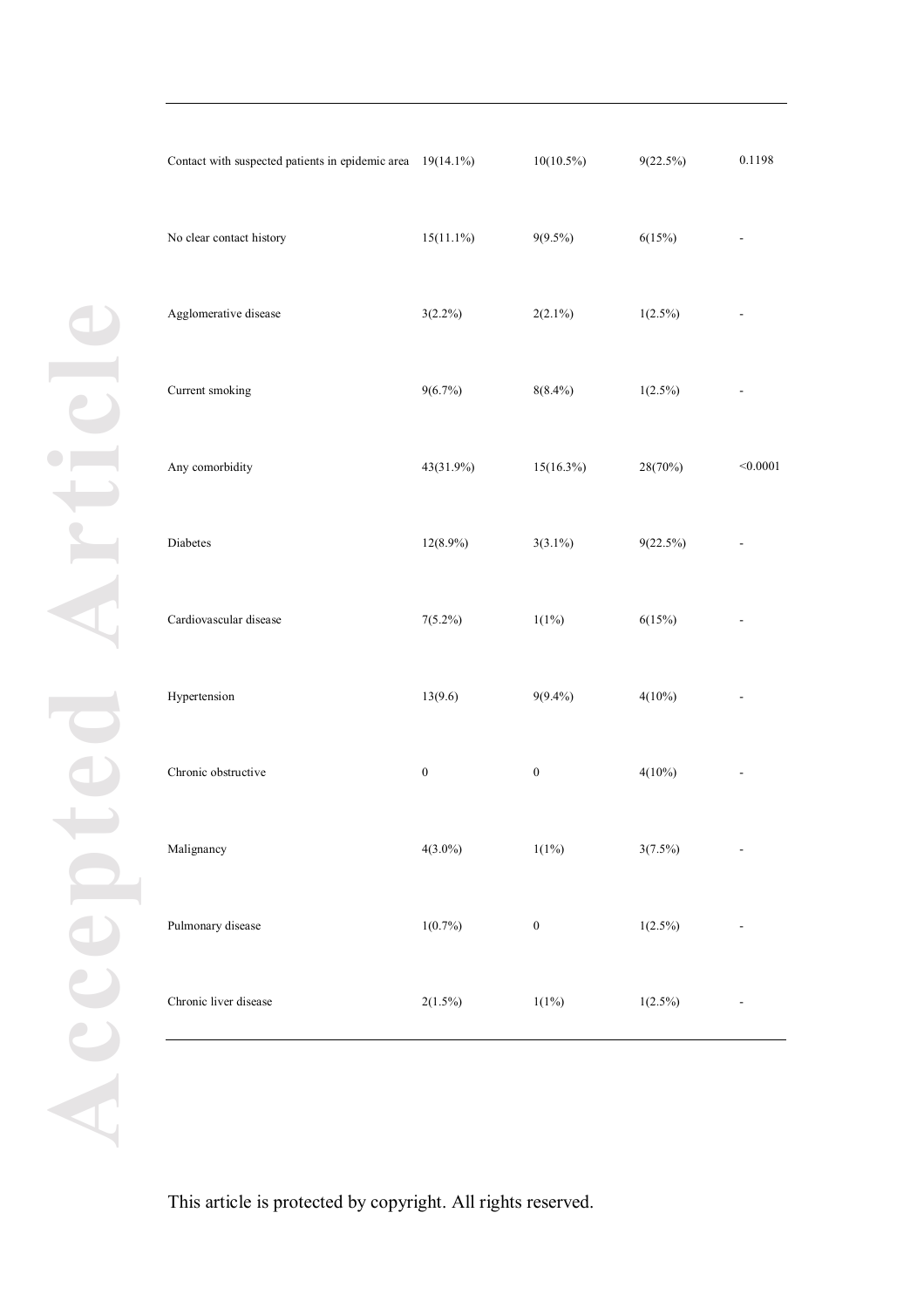| Signs and symptoms      |               |              |                  |        |
|-------------------------|---------------|--------------|------------------|--------|
| Fever                   | 120(88.9%)    | $86(90.1\%)$ | 34(85%)          | 0.5267 |
| Highest temperature, °C |               |              |                  |        |
| $<$ 37.3                | $16(11.9\%)$  | $11(11.6\%)$ | $5(14.3\%)$      | 0.8884 |
| $37.3 - 38.0$           | 70(51.9%)     | 43(45.3%)    | $27(77.1\%)$     | 0.0298 |
| $38.1 - 39.0$           | 37(27.4%)     | 35(36.8%)    | 2(5.7%)          |        |
| >39.0                   | $7(5.1\%)$    | $6(6.3\%)$   | $1(2.9\%)$       |        |
| $\operatorname{Cough}$  | $102(76.5\%)$ | 67(70.5%)    | 35(87.5%)        | 0.0606 |
| Myalgia or fatigue      | 44(32.5%)     | 25(26.3%)    | 19(47.5%)        | 0.0280 |
| Headache                | 34(32.5%)     | 23(24.2%)    | $11(27.5\%)$     | 0.8533 |
| Pharyngalgia            | 24(17.7%)     | 24(25.3%)    | $\boldsymbol{0}$ |        |

## Table 2 Signs and symptoms of patients infected with COVID-19

All patients (n=135) Mild cases (n=95) Severe cases (n=40) p value

This article is protected by copyright. All rights reserved.

**Accepted Article**

Accepted

 $\bullet$   $\Box$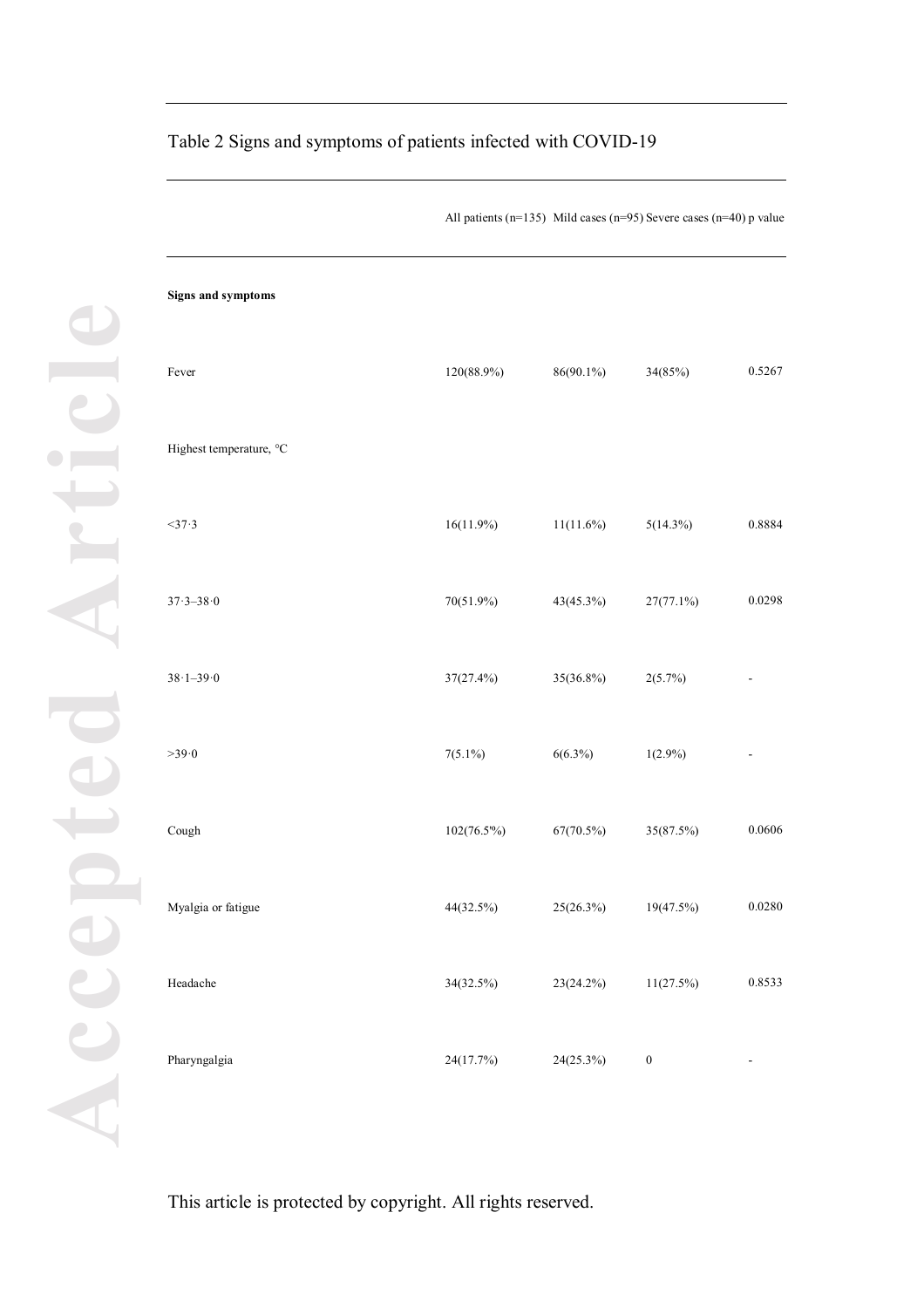| Diarrhoea                                                        | $18(13.3\%)$ | $5(5.3\%)$       | 13(32.5%)        |        |
|------------------------------------------------------------------|--------------|------------------|------------------|--------|
| Dyspnoea                                                         | 18(13.3%)    | $\boldsymbol{0}$ | 18(18.9%)        |        |
| Chest tightness and shortness of breath                          | $12(8.8\%)$  | $9(9.5\%)$       | $3(7.5\%)$       |        |
| Sputum production                                                | $12(8.8\%)$  | $5(5.3\%)$       | 7(17.5%)         |        |
| Fear of cold                                                     | 14(10.3%)    | $7(7.4\%)$       | 7(17.5%)         |        |
| Loss of appetite                                                 | $6(4.4\%)$   | $\boldsymbol{0}$ | 6(15%)           |        |
| Palpitation                                                      | 5(3.7%)      | $2(2.1\%)$       | $3(7.5\%)$       |        |
| Haemoptysis                                                      | $4(3.0\%)$   | $1(1\%)$         | $3(7.5\%)$       |        |
| Retching                                                         | $4(3.0\%)$   | $4(4.2\%)$       | $\boldsymbol{0}$ |        |
| Days from first admission to transfer                            | $5(3-10)$    | $5(3-10)$        | $8(7-9)$         | 0.0873 |
| Diastolic pressure, mm Hg (Upon admission)                       | $76(70-84)$  | $76(71-86)$      | $76(70-80)$      | 0.6352 |
| Systolic pressure, mm Hg (Upon admission)                        | 120(111-129) | 119(111-128)     | $121(112-133)$   | 0.1728 |
| Respiratory rate (Upon admission, > 24 breaths per min) 12(8.9%) |              | $3(3.2\%)$       | $9(22.5\%)$      |        |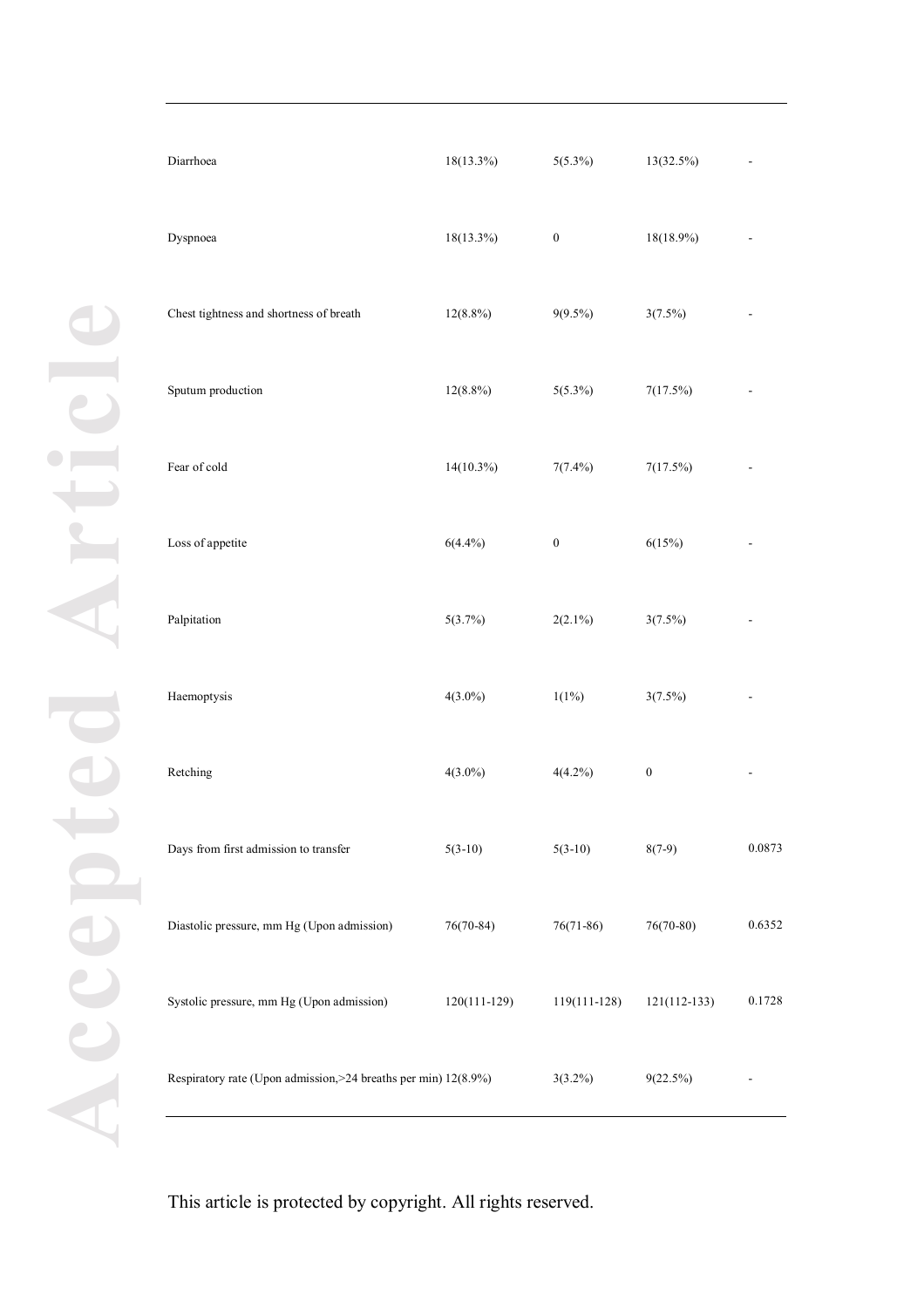|                                   | All patients(n=135) | Mild cases $(n=95)$ | Severe cases $(n=40)$ | $\mathbf{P}$ |
|-----------------------------------|---------------------|---------------------|-----------------------|--------------|
| White cell count, $\times 10^9/L$ | $5.4(4.1 - 7.8)$    | $5.5(4.0-8.0)$      | $5.2(4.9-6.9)$        | 0.6750       |
| <3.5                              | 28                  | 24(25%)             | $4(10\%)$             |              |
| $3.5 - 9.5$                       | 98                  | 65(68%)             | 33(82.5%)             | 0.0043       |
| >9.5                              | 9                   | 6(7%)               | $3(7.5\%)$            |              |
| Neutrophil count, $\times 10^9/L$ | $3.5(2.6-4.4)$      | $3.6(3.0-3.9)$      | $4.1(3.1-5.7)$        | 0.0015       |
| Lymphocyte count, $\times 10^9/L$ | $1.1(0.7-1.5)$      | $1.2(0.8-1.6)$      | $0.8(0.6-1.0)$        | < 0.0001     |
| < 1.1                             | 68                  | 36(38%)             | 32(80%)               | 0.2938       |
| ${\geq}1.1$                       | 67                  | 59(62%)             | $8/(20\%)$            |              |
| Haemoglobin, g/L                  | 133(122-147)        | 134(124-147)        | $130(120-143)$        | 0.1001       |
| Platelet count, $\times 10^9/L$   | 158(131-230)        | 170(136-234)        | 147(118-213)          | 0.0306       |
| < 125                             | 23(17%)             | $11(11.6\%)$        | $12(30\%)$            | 0.8198       |

Table3: Laboratory findings of patients infected with COVID-19 on admission to hospital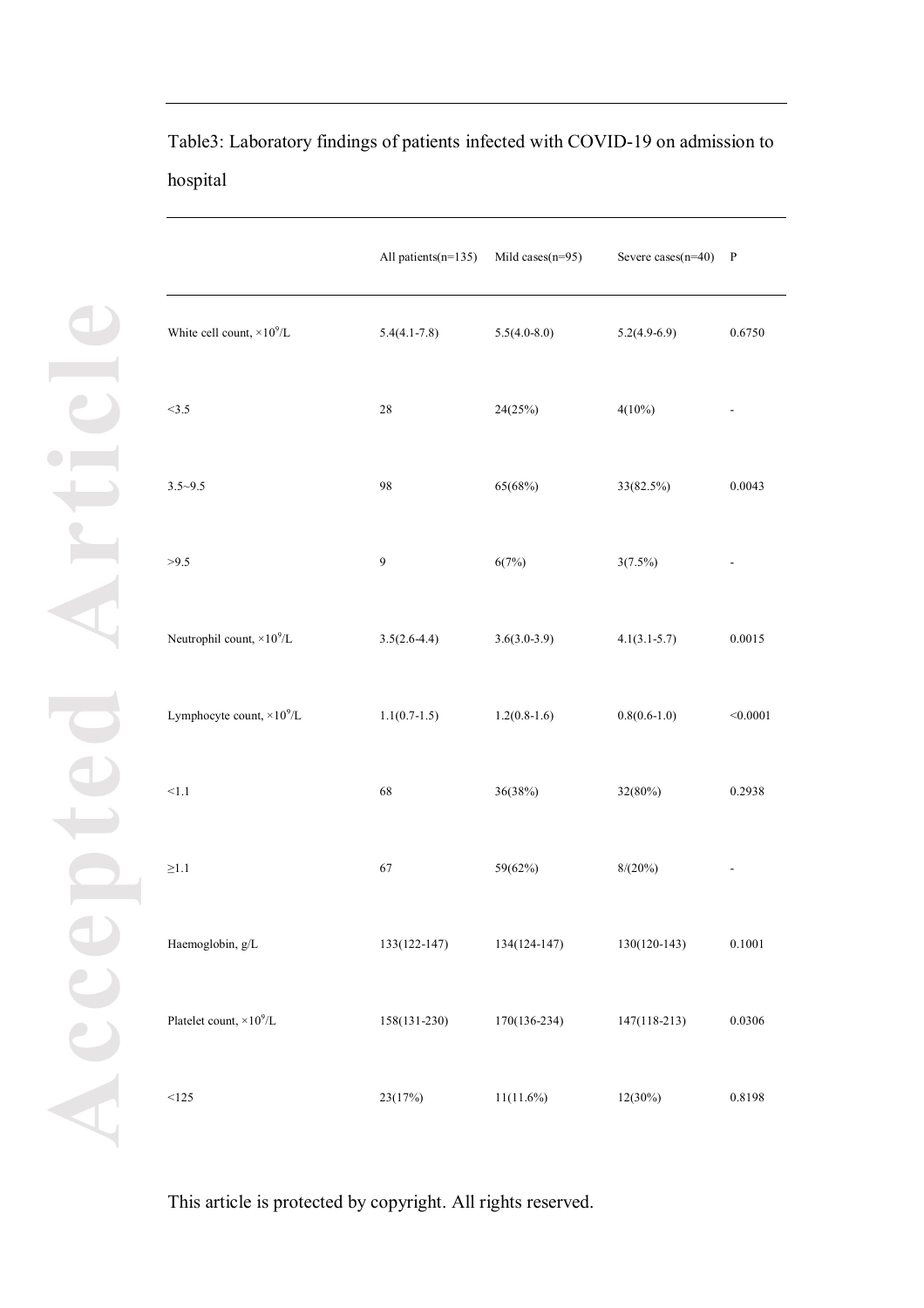| $\geq$ 125                                             | 112(83%)           | 84(88.4%)           | 28/(70%)            | 0.4920   |
|--------------------------------------------------------|--------------------|---------------------|---------------------|----------|
| Prothrombin time, s                                    | $10.9(10.5-11.4)$  | $10.8(10.4 - 11.3)$ | $11.3(10.7 - 11.8)$ | 0.0114   |
| Activated partial thromboplastin time, s 26.9(24.7-29) |                    | $26.6(24.5 - 28.8)$ | 29.7(226.2-39.4)    | 0.0003   |
| D-dimer, mg/L                                          | $0.4(0.2-0.6)$     | $0.3(0.2-0.5)$      | $0.6(0.4-1.1)$      | < 0.0001 |
| Albumin, g/L                                           | $40.5(37-43.4)$    | 49.9(37.4-43.6)     | $36(33-38.5)$       | < 0.0001 |
| Alanine aminotransferase, U/L                          | $26(12.9 - 33.15)$ | 21.7(14.8-36.9)     | $26.6(14.5-33.3)$   | 0.7324   |
| Aspartate aminotransferase, U/L                        | 33.4(27.8-43.7)    | 22.4(16.9-30.5)     | $33.6(25.7-44.2)$   | < 0.0001 |
| $\leq 40$                                              | 105                | 80(84%)             | 25(62.5%)           | 0.0005   |
| >40                                                    | $30\,$             | 15(16%)             | 15(37.5%)           | 0.8460   |
| Total bilirubin, umol/L                                | $8.6(5.9-13.7)$    | $8.6(5.6-14)$       | $9.8(7.8-15.6)$     | 0.0716   |
| Potassium, mmol/L                                      | $4(3.55 - 4.41)$   | $4(3.7-4.5)$        | $3.8(3.5-4.3)$      | 0.0550   |
| Sodium, mmol/L                                         | 139(137-141)       | 139(137.2-141)      | 136.5(133-138)      | < 0.0001 |
| Creatime, µmol/L                                       | $66(57.8-74.5)$    | $66(55-79)$         | $63.5(51.5-74.3)$   | 0.2306   |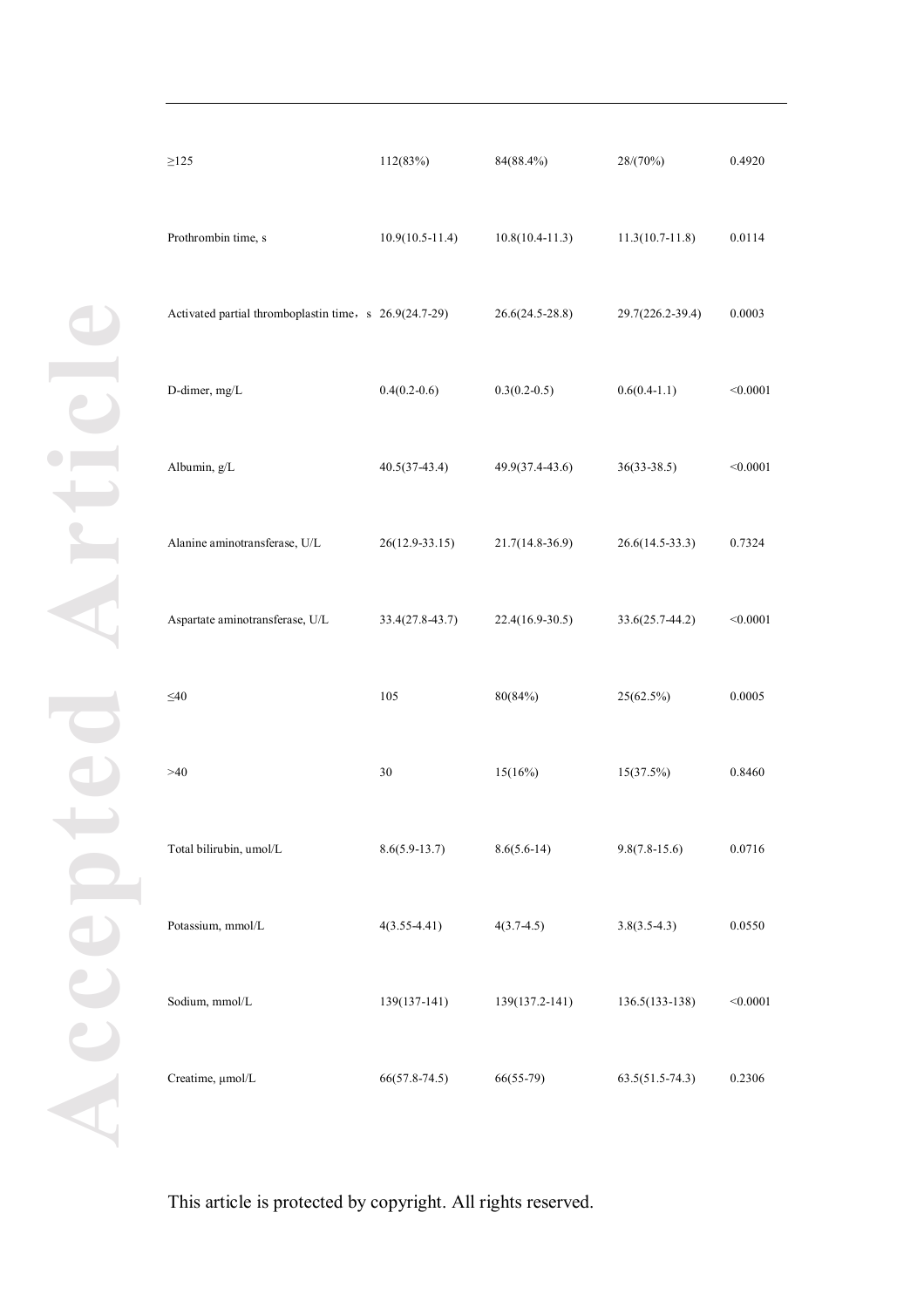| $\leq$ 97                  | 129(95.6%)         | 92(97%)           | 37(92.5%)           | 0.0835   |
|----------------------------|--------------------|-------------------|---------------------|----------|
| >97                        | $6(4.4\%)$         | 3(3%)             | $3(7.5\%)$          |          |
| Creatine kinase, U/L       | 82.2(56.3-146.3)   | $57(36.5 - 86.5)$ | $82(56.3 - 146.2)$  | 0.0016   |
| $\leq$ 200                 | 125(92.6%)         | 92(97%)           | 33(82.5%)           | 0.0307   |
| >200                       | $10(7.4\%)$        | 3(3%)             | 7(17.5%)            |          |
| Lactate dehydrogenase, U/L | 320.5(248.5-385.3) | 212(179.5-259)    | 309(253.8-408.3)    | < 0.0001 |
| $\leq 250$                 | 77(57%)            | 67(71%)           | 10(25%)             |          |
| >250                       | 58(43%)            | 28(29%)           | 30(75%)             | 0.0055   |
| C-reactive protein, mg/L   | $10.5(2.7-51.2)$   | $7.7(1.9-31.1)$   | 91(52.7-136.3)      | < 0.0001 |
| Procalcitonin, ng/mL       | $0.11(0.08-0.16)$  | $0.04(0.03-0.06)$ | $0.11(0.08 - 0.16)$ | < 0.0001 |
| < 0.1                      | 110(81.5%)         | 89(94%)           | 21(52.5%)           | < 0.0001 |
| $\geq 0.1 - 0.25$          | $21(15.6\%)$       | 6(6%)             | 15(37.5%)           | 0.1708   |
| $\geq 0.25 - 0.5$          | $3(2.2\%)$         | $\boldsymbol{0}$  | $3(7.5\%)$          |          |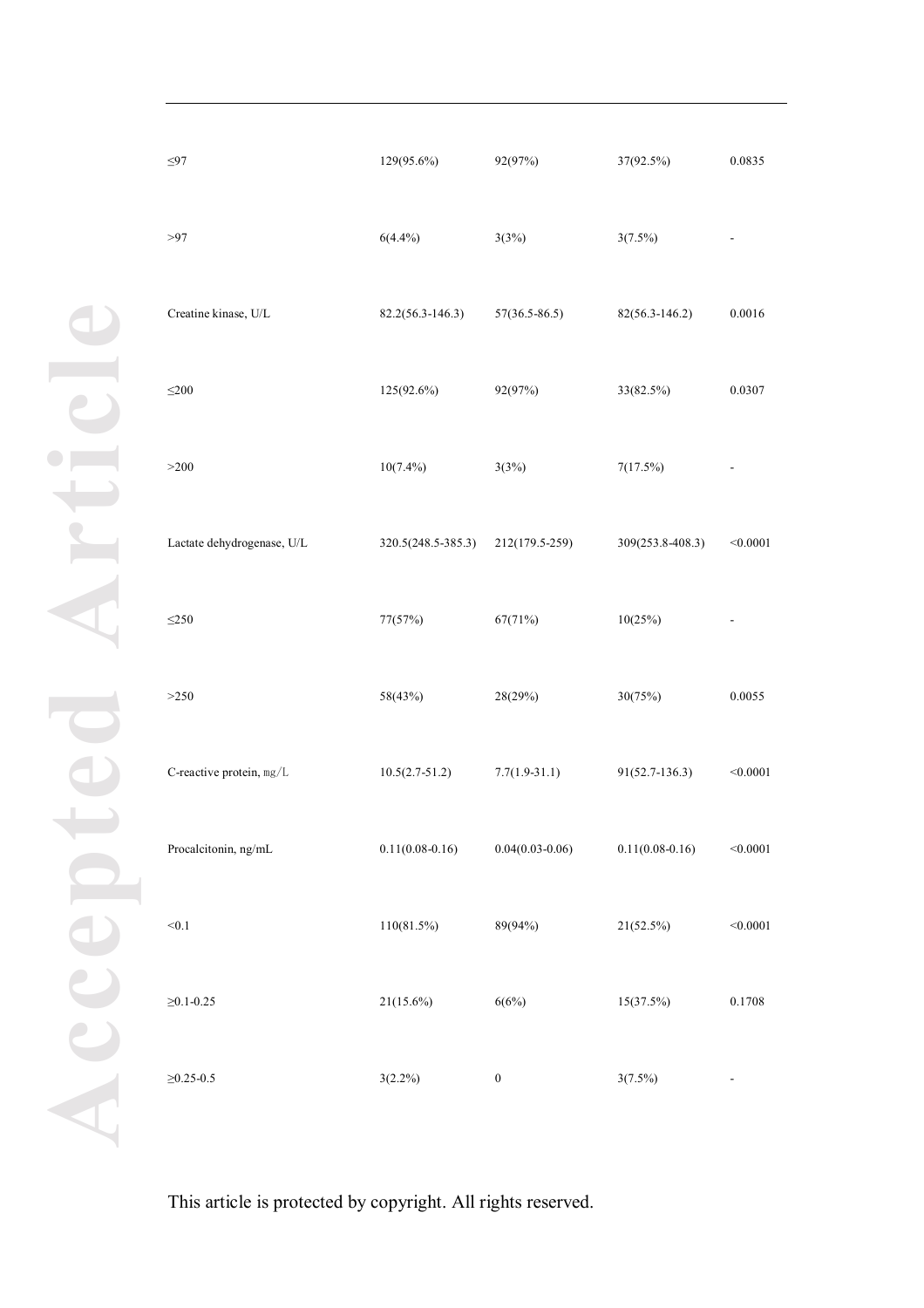| $\geq 0.5$                                    | $1(0.7\%)$   | $\mathbf{0}$ | $1(2.5\%)$<br>$\overline{\phantom{a}}$  |
|-----------------------------------------------|--------------|--------------|-----------------------------------------|
| Bilateral involvement of chest<br>radiographs | $135(100\%)$ | $95(100\%)$  | $40(100\%)$<br>$\overline{\phantom{a}}$ |

# Table 4: Treatments and outcomes of patients infected with COVID-19

|                                        | All patients $(n=135)$ | Mild cases $(n=95)$ | Severe cases $(n=40)$ P |          |
|----------------------------------------|------------------------|---------------------|-------------------------|----------|
| <b>Complications (after admission)</b> |                        |                     |                         |          |
| Acute respiratory distress syndrome    | $21(15.6\%)$           | $1(1.1\%)$          | $20(50\%)$              | < 0.0001 |
| Acute cardiac injury                   | $10(7.4\%)$            | $8(8.4\%)$          | 2(5%)                   | 0.7390   |
| Acute kidney injury                    | 5(3.7%)                | 4(4%)               | $1(2.5\%)$              |          |
| Secondary infection                    | 7(17.5%)               | $\boldsymbol{0}$    | 7(17.5%)                |          |
| Shock                                  | $1(0.7\%)$             | $\boldsymbol{0}$    | $1(2.5\%)$              |          |
| <b>Treatment</b>                       |                        |                     |                         |          |
| Antiviral therapy                      | 135(100%)              | 95(100%)            | 40(100%)                |          |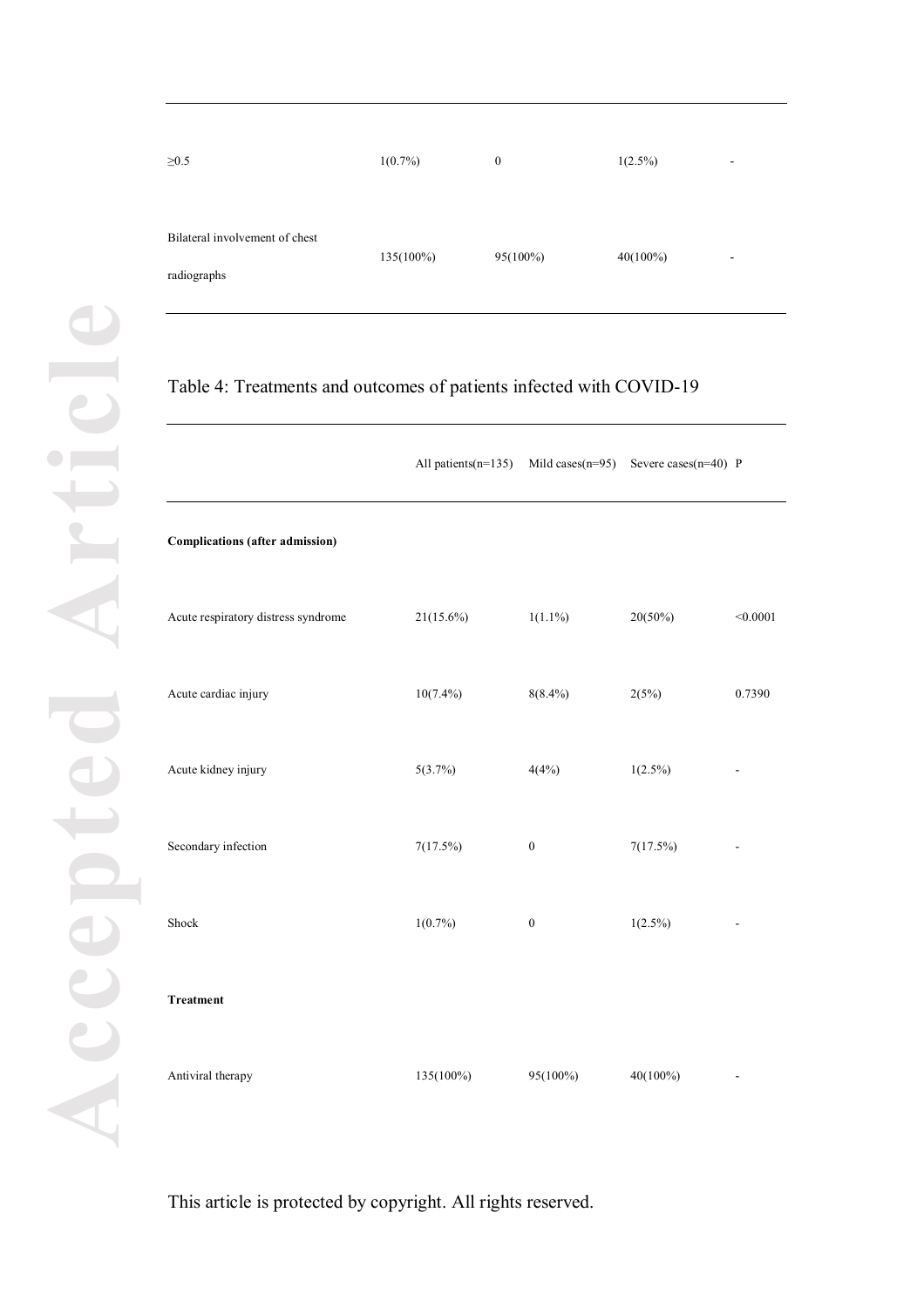| Antibiotic therapy                                    | 59(43.7%)        | 24(25%)          | 35(87.5%)        | < 0.0001 |
|-------------------------------------------------------|------------------|------------------|------------------|----------|
| Use of corticosteroid                                 | 36(26.7%)        | $15(15.8\%)$     | 21(52.5%)        | < 0.0001 |
| <b>Traditional Chinese Medicine</b>                   | 124(91.8%)       | 87(91.5%)        | 37(92.5%)        | 0.3220   |
| Continuous renal replacement therapy                  | 5(3.7%)          | $1(1\%)$         | $4(10\%)$        |          |
| Oxygen support                                        | 90(66.7%)        | 58(61%)          | 32(80%)          | 0.0533   |
| Non-invasive ventilation orhigh-flow nasal<br>cannula | 34(25.2%)        | $7(7.4\%)$       | 27(67.5%)        | < 0.0001 |
| Invasive mechanical ventilation                       | $1(0.7\%)$       | $\boldsymbol{0}$ | $1(2.5\%)$       |          |
| Invasive mechanical ventilation and ECMO              | $\boldsymbol{0}$ | $\boldsymbol{0}$ | $\boldsymbol{0}$ |          |
| Prognosis                                             |                  |                  |                  |          |
| Hospitalisation                                       | 120(88.9%)       | 85(89.5%)        | 35(87.5%)        | 0.9734   |
| Discharge                                             | $15(42.9\%)$     | $10(1.05\%)$     | $5/(12.5\%)$     | 0.9734   |
| Death                                                 | $1(0.7\%)$       | $\boldsymbol{0}$ | $1/(2.5\%)$      |          |

Table5: The clinical features of one died COVID-19 patients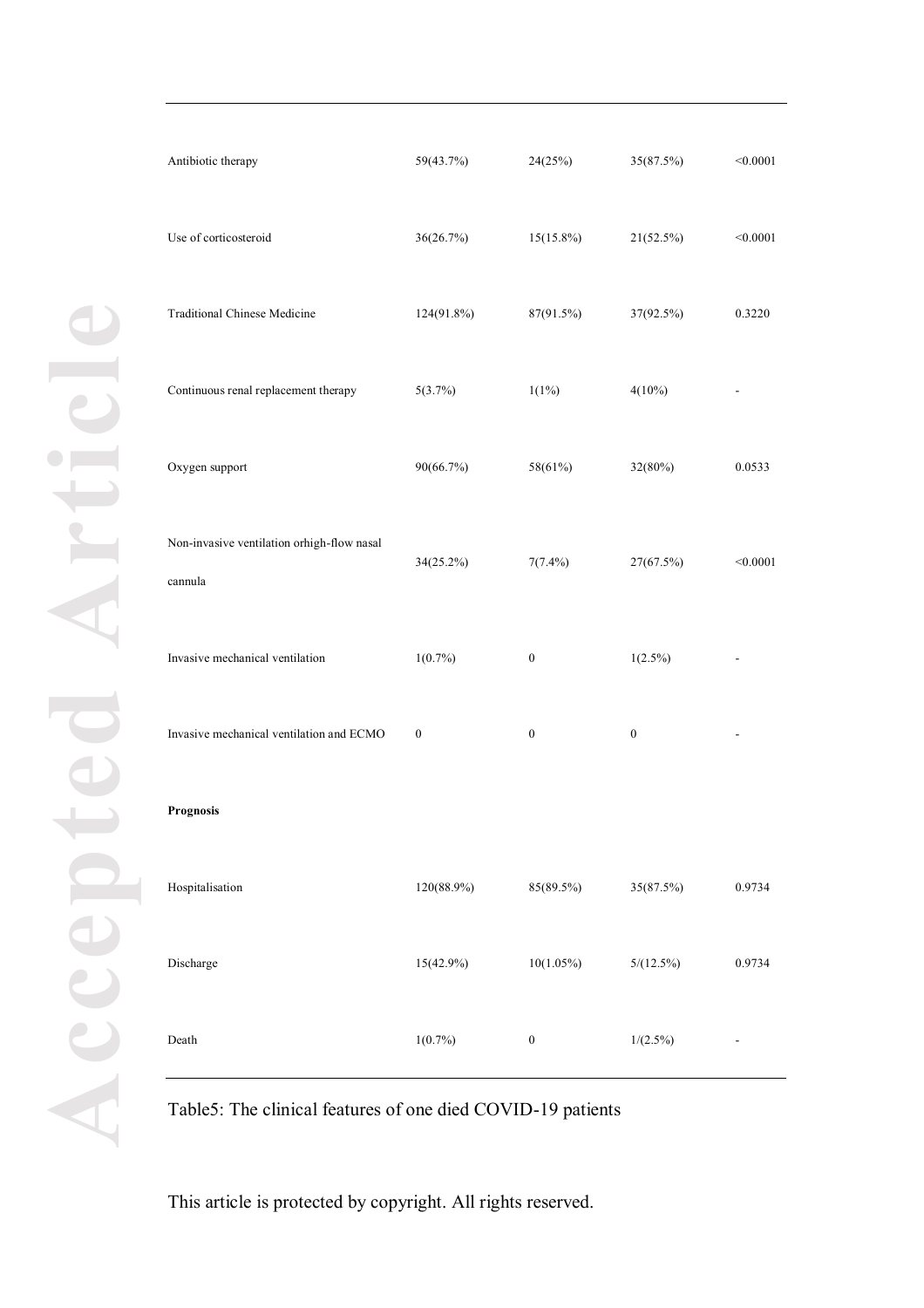| Days of<br>hospitalization(d) | White cell<br>count, $10^9$ /L | Neutrophil<br>count,<br>$10^9/L$ | Lymphocyte<br>count, $\times 10^9$ /L | D-dimer, mg/L            | $CD4+T$ | $\text{CD8}^+\text{T}$ | $\, {\bf B}$<br>$\operatorname{cell}$ | $\rm N K$<br>cell | $\text{CD4}^+\text{T}/\text{CD8}^+\text{T}$ |
|-------------------------------|--------------------------------|----------------------------------|---------------------------------------|--------------------------|---------|------------------------|---------------------------------------|-------------------|---------------------------------------------|
| $\,1\,$                       | $7.6\,$                        | 6.43                             | $0.7\,$                               | 20.74                    |         |                        |                                       |                   |                                             |
| $\sqrt{2}$                    | $9.6\,$                        | 8.52                             | 0.62                                  | 11.99                    | $220\,$ | $167\,$                | 125                                   | 49                | 1.31                                        |
| $\sqrt{3}$                    | 14.8                           | 13.74                            | $0.5\,$                               | 14.08                    |         |                        |                                       |                   |                                             |
| $\sqrt{3}$                    |                                |                                  | $\overline{\phantom{a}}$              | 11.51                    |         |                        |                                       |                   |                                             |
| $\sqrt{4}$                    | 17.4                           | 16.11                            | 0.53                                  | $9.35\,$                 | $121\,$ | 143                    | $\bf{98}$                             | $29\,$            | $0.84\,$                                    |
| $\sqrt{5}$                    | 20.4                           | 19.2                             | 0.39                                  | 12.85                    | $75\,$  | 149                    | $8\sqrt{1}$                           | 41                | $0.5\,$                                     |
| $\sqrt{6}$                    |                                |                                  |                                       |                          |         |                        |                                       |                   |                                             |
| $\boldsymbol{7}$              | 12.9                           | 12.04                            | 0.49                                  | 14.47                    |         |                        |                                       |                   |                                             |
| $\,$ 8 $\,$                   | $16.6\,$                       | 15.4                             | 0.71                                  | $\overline{\phantom{a}}$ | 147     | $127\,$                | $\bf 87$                              | $16\,$            | 1.16                                        |
| 9                             | 10.8                           | 9.65                             | $0.5\,$                               |                          | 89      | 102                    |                                       | 58 16 0.83        |                                             |
| $10\,$                        | $11.7\,$                       | $10.36\,$                        | $0.6\,$                               |                          |         |                        |                                       |                   |                                             |
|                               |                                |                                  |                                       |                          |         |                        |                                       |                   |                                             |
|                               |                                |                                  |                                       |                          |         |                        |                                       |                   |                                             |
|                               |                                |                                  |                                       |                          |         |                        |                                       |                   |                                             |